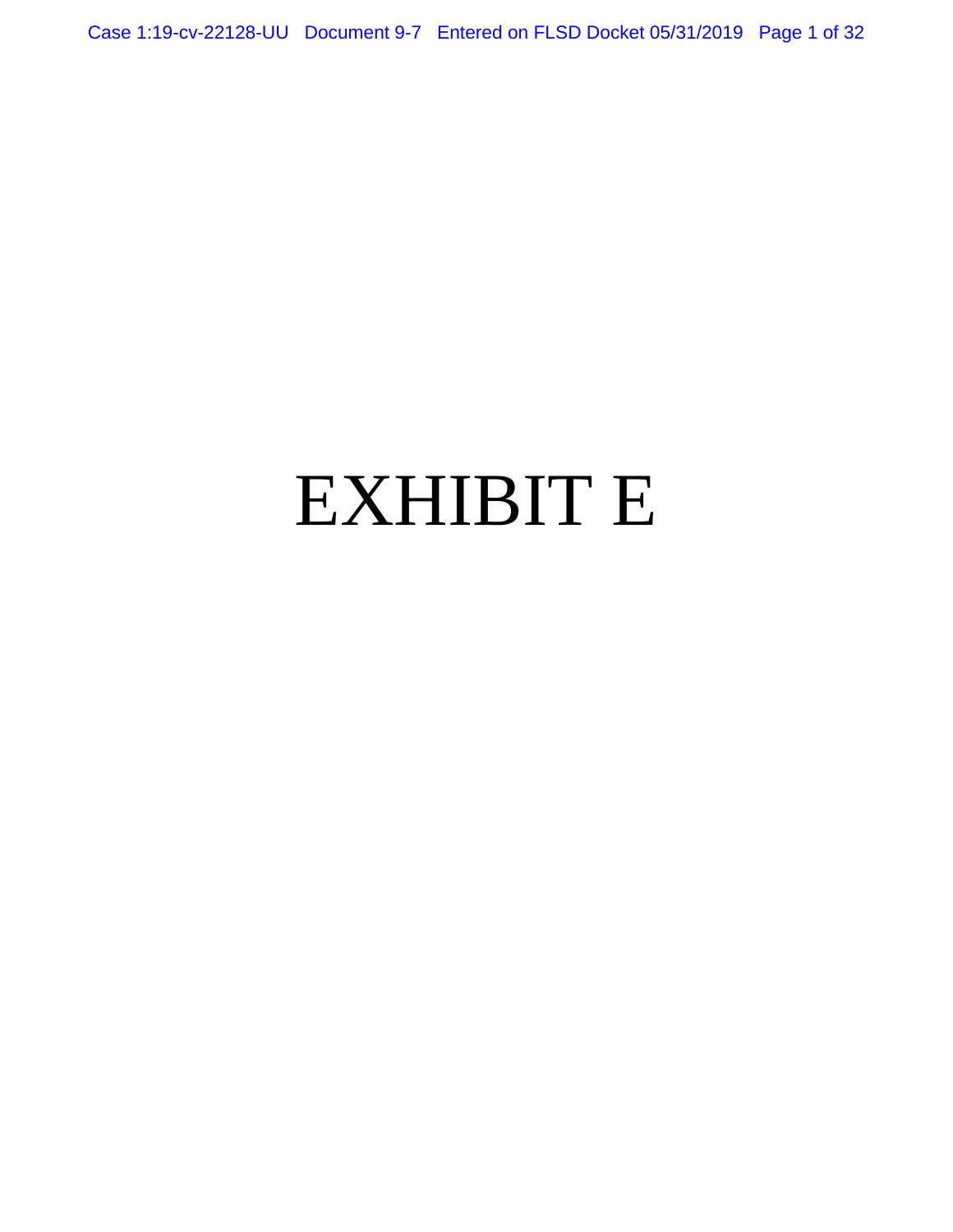# **SHEPHERD FINKELMAN MILLER & SHAH, LLP**

[\(www.sfmslaw.com](http://www.sfmslaw.com))



# *Serving Our Clients Worldwide*

Shepherd, Finkelman, Miller & Shah, LLP is a results driven law firm that is focused on delivering the highest level of service possible to our clients throughout the globe. SFMS believes that approaching the representation of our clients with considered judgment and candor, as well as the highest degree of courtesy, professionalism and zeal possible, provides the best opportunity for our clients to achieve and exceed their goals in any given matter. Having begun over ten years ago as a litigation boutique, SFMS has grown into a full-service firm that is able to meet its clients' needs in virtually any matter. The Firm maintains a number of offices in the United States that are strategically located to serve our clients. In addition, through a highly respected, global network of independent law, fiduciary trust and accounting firms, as well as affiliate offices, SFMS is able to effectively meet the needs of its clients throughout the world. Although our practice has grown in terms of geographic scope to meet client needs, SFMS maintains the culture of a boutique law firm with attorneys and staff working in an interdisciplinary, team-based manner across and between different offices.

# *Focused On Results*

As part of our mission statement, the Firm ensures that every client receives our best judgment and a clear recommendation in every matter. In other words, although we always discuss and fully describe the array of alternatives available to our clients, we understand the importance of advocates being plain spoken, willing to challenge convention and strategic in their thinking. That is why we make certain that, without mincing words, SFMS always provides specific recommendations to each client in clear and straightforward terms regarding the Firm's judgment as to the best way to achieve the goal at hand.

# *Motivated by Challenging Issues*

The attorneys, other professionals and staff of SFMS are a diverse and accomplished group of individuals who value the professional rewards and other benefits of working in a collegial, team-oriented environment. The attorneys at SFMS have earned degrees from a variety of highly-respected colleges and law schools, including the University of California at Berkeley, University of Chicago, Cornell University, Duke University, Emory University, Fordham University, George Washington University, Hastings College of Law, the University of Maryland, the University of Oregon, University of Oxford, the University of Pennsylvania, Pennsylvania State University, Temple University, Trinity College, University of Pittsburgh, Villanova University and Yale University. Many graduated with distinction and were members and editors of their respective schools' law reviews, moot courts or honor fraternities. Most have served federal or state judicial clerkships, and others hold graduate degrees in law, tax or other disciplines.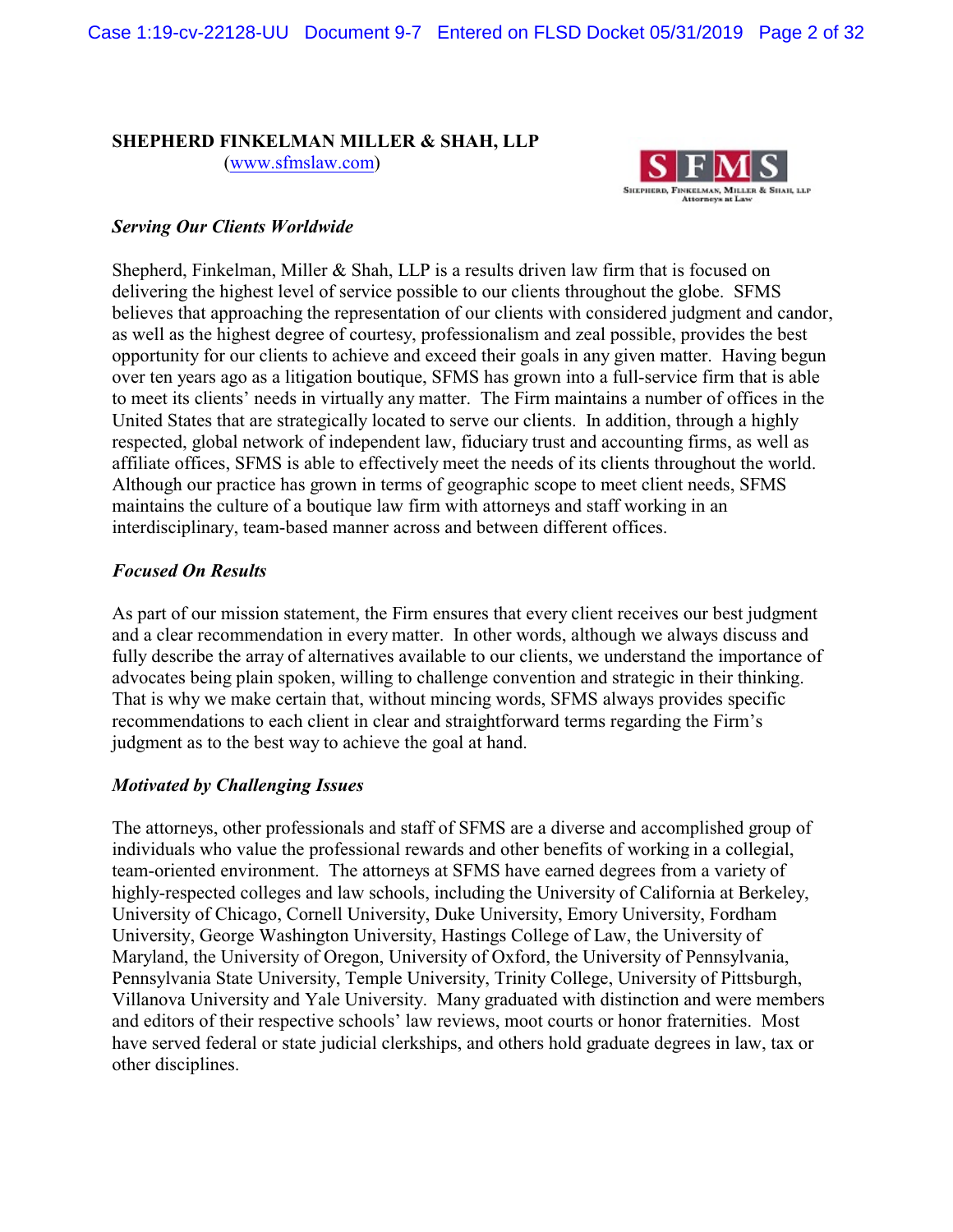

Our professional staff also is highly experienced and accomplished. At SFMS, we believe strongly that the competence and commitment of our non-attorney staff is critical to achieving the excellent client service that we always seek to deliver. We pride ourselves on working collegially together as a Firm while eschewing artificial hierarchy and stilted interactions in favor of a team-oriented environment that fosters creativity and a commitment to excellence.

Comprised of attorneys and staff that are almost exclusively alumni of large firms, SFMS team members have a keen understanding of the benefits of working in a boutique environment in which the opinions and contributions of all attorneys and staff are considered and valued. The Firm's clients also recognize these benefits and regularly comment upon SFMS's responsiveness and the efficiencies achieved in specific engagements, where the attorneys and staff are clearly and unselfishly committed to the simple goal of achieving an excellent result for the client, while enjoying the opportunity to collaborate with peers in a workplace environment that maximizes the potential of all team members and values the contributions of all.

At SFMS, we understand that it is best to approach any case, transaction, trial or other client challenge by obtaining a full understanding of the issues at hand and then engaging in strategic thinking, as well as hard work, to establish, and then meet and exceed, our clients' established goals. At SFMS, we are motivated by, and relish, the opportunity to confront challenging issues. That is why we consider it a privilege to work cooperatively with our clients to meet their goals and overcome the inevitable challenges created by complicated transactions and the disputes that clients regularly confront.

# *Socially Committed and Responsible*

Although superior client service is our overriding aim, at SFMS, we also are committed to approaching our practice in a socially responsible manner, while making meaningful contributions to support the communities in which we work, the world at large and the social justice system. In our first ten years, although we are proud of the over \$1 billion in recoveries that we have obtained for our clients in litigation and similar matters, the important disputes that we have resolved and the significant transactions that we have completed, we are equally proud of the more than \$100 million in charitable donations for which the Firm has been responsible in the form of *cy pres* and other donations and gifts to assist those in need, as well as supporting the arts, education and other philanthropic causes. The Firm also is actively involved in *pro bono* cases, having successfully assisted clients in a variety of diverse matters, including civil matters for indigent clients, death penalty appeals, immigration asylum matters and court-appointed prisoner rights cases.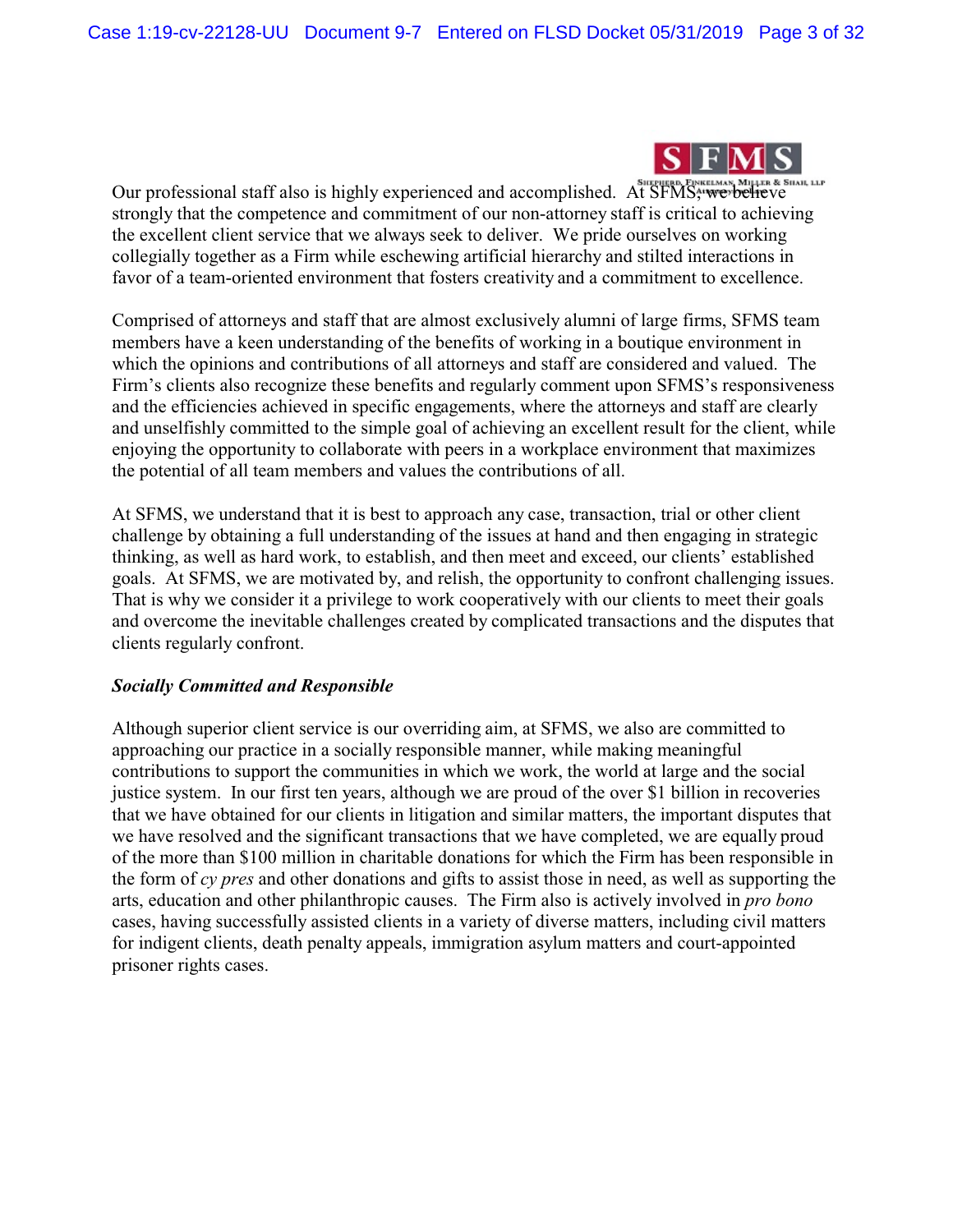

# *Areas of Expertise*

Although SFMS is not organized into formal departments or practice areas and, instead, believes that our clients are best served by an interdisciplinary approach ensuring that the best attorneys for a given matter are assigned to meet the client's needs, the following constitute the Firm's more significant practice areas:

- **•** Antitrust, Competition and **Computer** Arbitration, Mediation and
- **M** Business Counseling and **Commercial and Other** Corporate Transactions Complex Litigation
- Fiduciary Compliance
- **M** Insurance Coverage and Practices **C** Intellectual Property
- International Business and Trade **Concernational Business and Trade** Cabor and Employment
- 
- Litigation Corporate Governance
- Trade Regulation **Other ADR Procedures** 
	-
- Employee Benefits and  $\bullet$  Institutional Investor Services
	-
	-
- Private Client Services Qui Tam, False Claims and Whistleblower Proceedings
- Representative and Collective **Collective** Securities Regulation and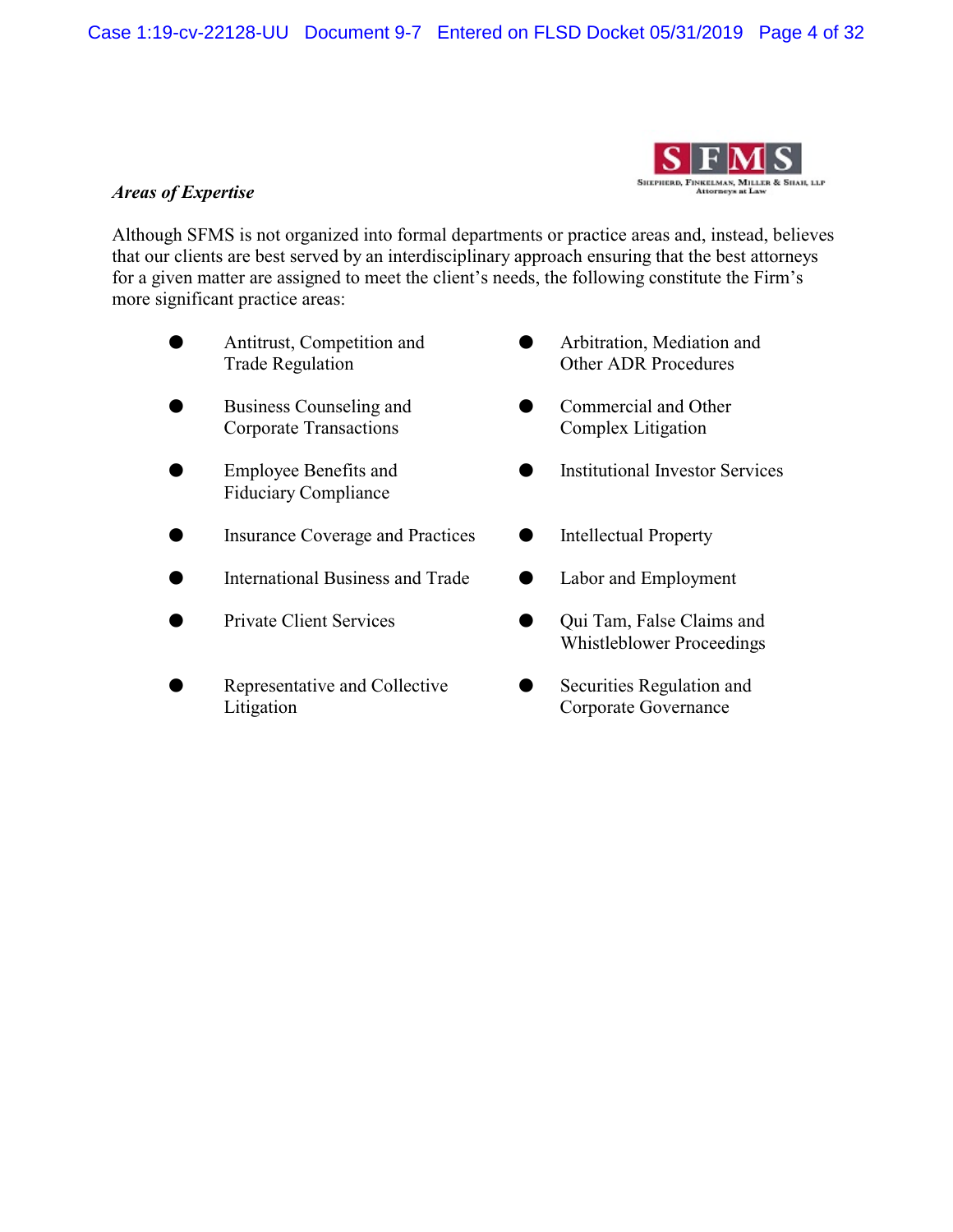

# *Antitrust, Competition and Trade Regulation*

SFMS has broad experience in dealing with the complex legal and economic issues that antitrust, competition and trade regulation questions can present. We offer clients significant litigation and counseling experience in virtually all aspects of antitrust and trade regulation litigation. Our lawyers have successfully represented plaintiffs and defendants in major civil antitrust matters throughout the United States. SFMS attorneys also have extensive experience representing parties involved in related criminal, administrative and other regulatory proceedings. In such matters, our team members have extensive experience working with the Department of Justice, the Federal Trade Commission and various State Attorneys General, as well as, upon occasion, international regulatory bodies, including the European Union. SFMS also has worked with and represented governmental entities, including the State of Connecticut, in unfair trade practice and related matters. Finally, SFMS has represented a number of clients, both businesses and consumers, in unfair trade practice and consumer protection cases throughout the United States in a wide variety of jurisdictions, including in scores of individual and Multi-District Litigation proceedings, in cases arising under the Consumer Legal Remedies Act, the Lanham Act, the Magnuson-Moss Warranty Act, the Racketeer Influenced and Corrupt Organizations Act and the Unfair Competition Law, as well as similar statutes and state laws in over 35 states and the District of Columbia.

The Firm is actively involved in litigation concerning antitrust and unfair competition issues relating to, among other matters, vertical and horizontal price agreements, market allocations, concerted refusals to deal, monopolization, covenants not to compete, price-fixing and tying arrangements, as well as unfair and deceptive trade practice, false advertising and commercial disparagement. Our attorneys, with extensive experience in antitrust law and economics, as well as knowledge of market realities, have represented businesses and individual consumers in antitrust cases in state and federal courts in the United States, as well as related criminal and regulatory proceedings. The Firm's attorneys have successfully prosecuted and defended antitrust cases, including price discrimination cases under the Robinson-Patman Act and pricefixing and tying cases under federal and state antitrust laws, to successful jury verdict.

In antitrust, competition, consumer protection and trade regulation cases, SFMS has been appointed lead counsel in over 75 cases in the United States, in recognition of its broad range of experience and the excellent results that it has obtained for its clients in previous engagements.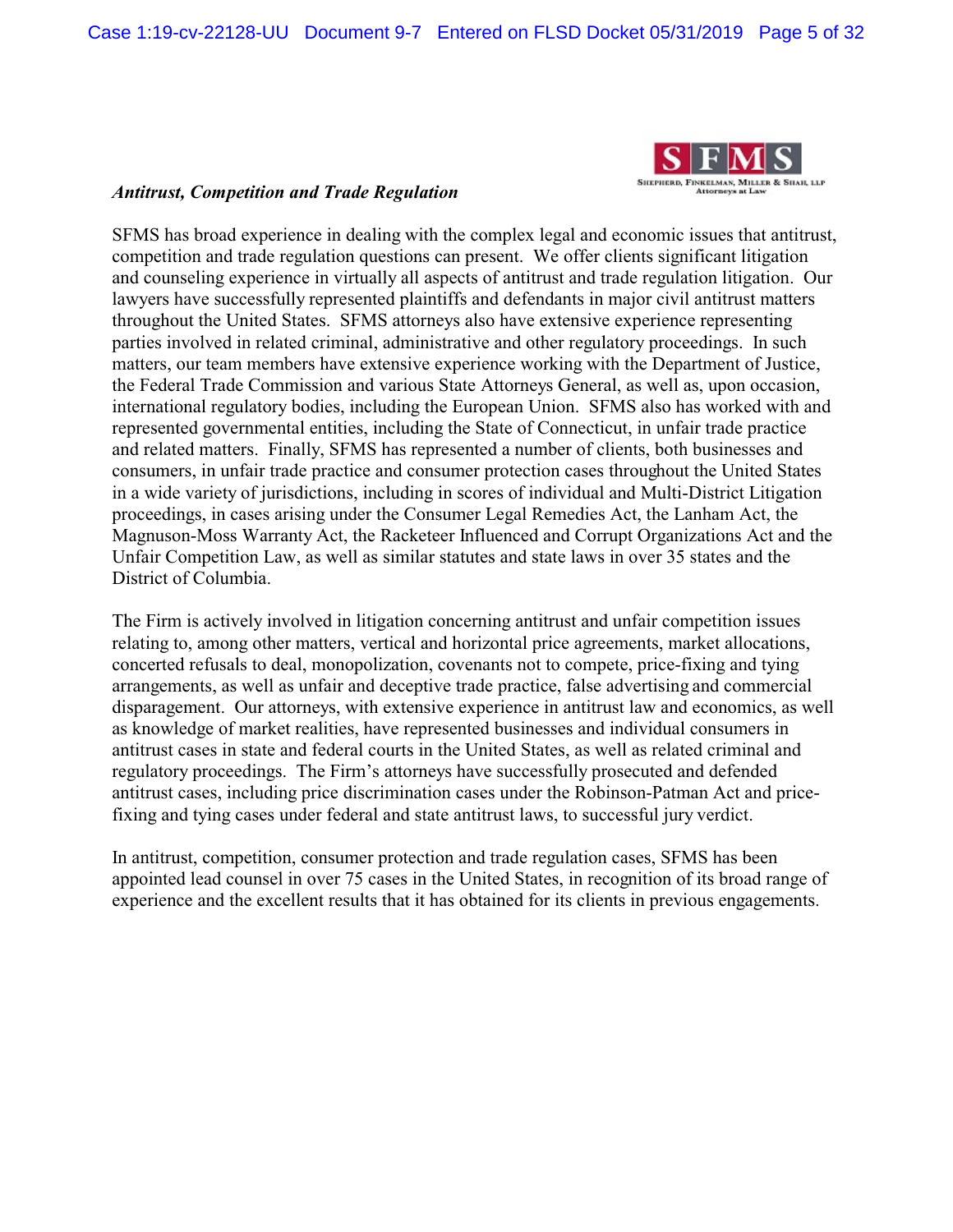

# *Arbitration, Mediation and Other ADR Proceedings*

SFMS considers the use of arbitration, mediation and other alternative dispute resolution ("ADR") devices to be an integral part of the practice of law and the advice that we provide to our clients. The Firm's arbitration and mediation practice, and the other ADR strategies that we employ, enable us to achieve results that promote our clients' goals, reduce the expense and delay associated with resolving disputes, and avoid the distractions that more protracted proceedings may impose upon clients.

SFMS lawyers have a broad range of ADR experience in the fields of domestic and international arbitration, direct negotiation, mediation and other customized ADR options, including dispute review boards, med-arbs, mini-trials, private judging and summary jury trials in the fields of antitrust, commercial transactions, construction, consumer and financial transactions, corporate and contract law, employment and labor disputes, intellectual property, insurance, and securities and corporate governance. In addition to regularly representing our clients in these ADR proceedings, SFMS attorneys have extensive experience acting as arbitrators, mediators, private judges and settlement counsel.

Members of the SFMS team have acted as advocates and/or neutrals in proceedings before the American Arbitration Association, the Federal Mediation and Conciliation Service, the Financial Industry Regulatory Authority f/k/a as the National Association of Securities Dealers and New York Stock Exchange, the Grain and Feed Trade Association in London, the International Centre for Dispute Resolution, the International Chamber of Commerce, Judicial Arbitration and Mediation Services, Inc., both domestically and internationally, and the London Court of International Arbitration, as well as in a number of quasi-public and private ADR proceedings.

# *Business Counseling and Corporate Transactions*

SFMS has extensive experience counseling its business clients in a variety of matters. The Firm's attorneys have experience in significant transactional work, as well as vast experience providing corporate and business counseling to our clients, including in the areas of business formations, capital markers, contract drafting, sales or purchases of businesses, mergers and consolidations, joint ventures, employee and independent contractor agreements, confidentiality agreements, public and private offerings, stock sale, transfer and other arrangements, severance packages, third party agreements and corporate governance matters. On the rare occasions when a corporate or business matter requires even greater expertise from a transactional, taxation or other perspective, we work with our clients to identify the best co-counsel with which to work on that particular matter and with whom we maintain relationships around the world, and then supervise the work of such counsel to ensure that the client's needs are being met in costeffective and efficient manner.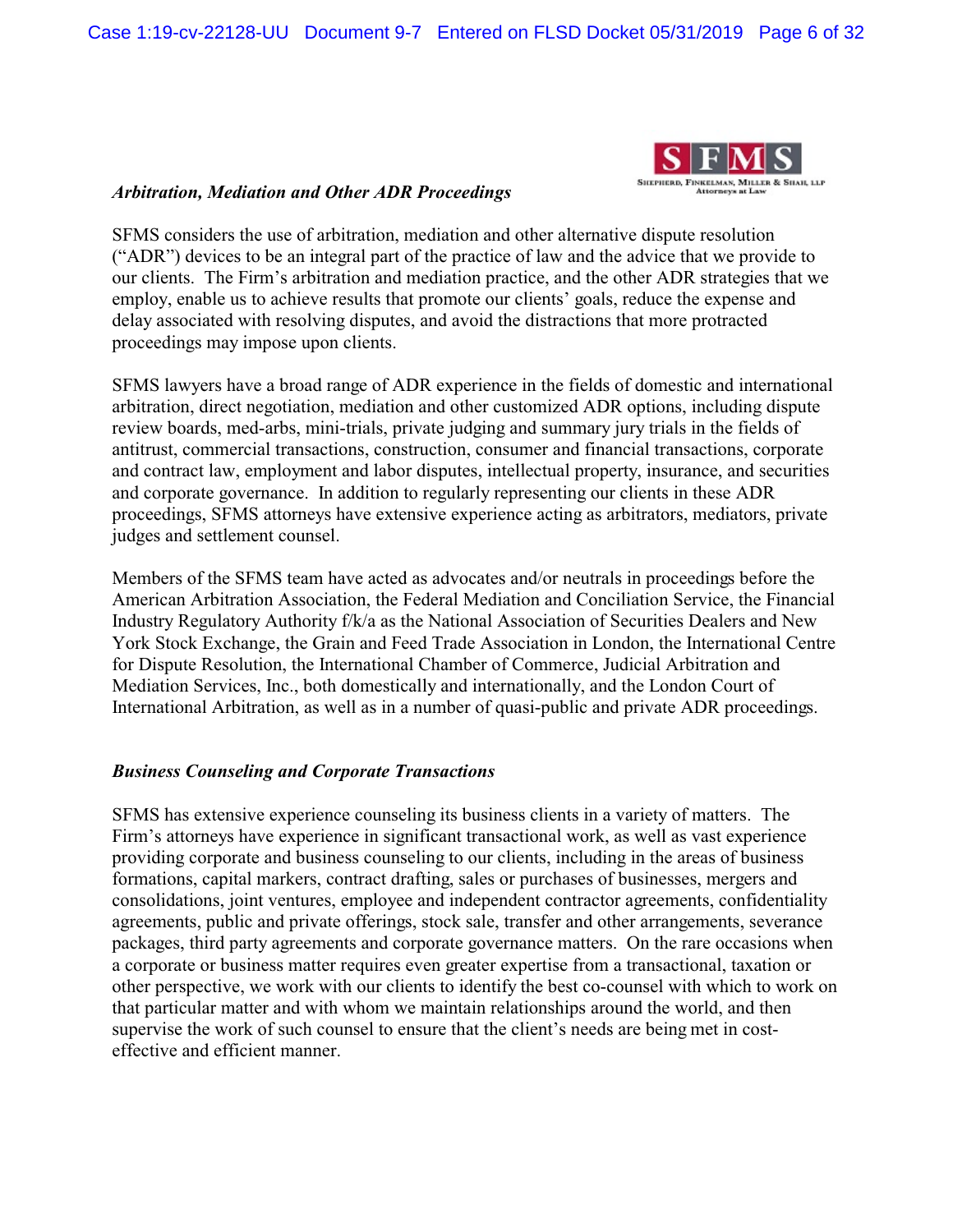

SFMS acts as outside general counsel for a number of small- to mid-size businesses, "as well as certain subsidiaries of overseas corporations. Since the Firm uses a multi-disciplinary, teamoriented approach to staffing all business counseling and corporate transactional work, SFMS is able to provide high quality, cost-effective representation for the clients that choose to so engage us. In fact, certain clients have apprised us that, based upon the efficient and business-minded manner in which we approach such matters, it often makes sense for them to engage SFMS, even though the Firm may, at times, bill at higher hourly rates than other law firms. Since SFMS approaches every engagement based upon the principles of value billing and seeks to reward productivity and outcomes, as opposed to time spent on an engagement, the Firm consistently is informed by its corporate clients that it provides higher quality and lower cost services than many of its competitors, both large and small, that work exclusively or predominantly in the area of business counseling and corporate transactions.

# *Commercial and Other Complex Litigation*

SFMS has extensive experience handling a wide variety of commercial litigation matters. The attorneys at SFMS have decades of experience representing large national and international corporations, as well as smaller businesses and other entities in such matters. The broad range of commercial litigation matters that SFMS lawyers have handled include contract disputes, breach of duty claims, abuse of trust cases, business torts, trade disputes, unfair competition claims and related issues, including risk assessment and litigation avoidance. We represent clients in diverse industry sectors, including large publicly traded and international companies, as well as smaller business enterprises in connection with their complex commercial litigation matters. In addition to handling such matters in federal and state courts in the United States, SFMS attorneys also have significant experience handling claims in international arbitration forums and with co-counsel in courts outside of the United States. In representing clients in commercial litigation matters, SFMS attorneys have recovered hundreds of millions of dollars, including recoveries from governments and state trading entities. SFMS attorneys regularly appear in federal and state courts throughout the United States, as well as bankruptcy and appellate courts. In fact, on the appellate front, as a result of our track record of winning many significant and groundbreaking appeals over the last decade, other practitioners regularly approach us and request that we assist them in pursuing or defending appeals in federal and state courts.

The Firm handles commercial litigation pursuant to traditional hourly billing arrangements and, on an increasingly frequent basis, has been retained to handle litigation for corporate plaintiffs on a contingent fee basis. We have found that, while many corporate counsel tend to be reluctant to deviate from tried and true hourly billing procedures, in appropriate circumstances, a contingent fee structure ensures the proper incentives and often works to further the client's interests, while providing desirable incentives to litigate efficiently, maximize recoveries and minimize the length of pretrial proceedings.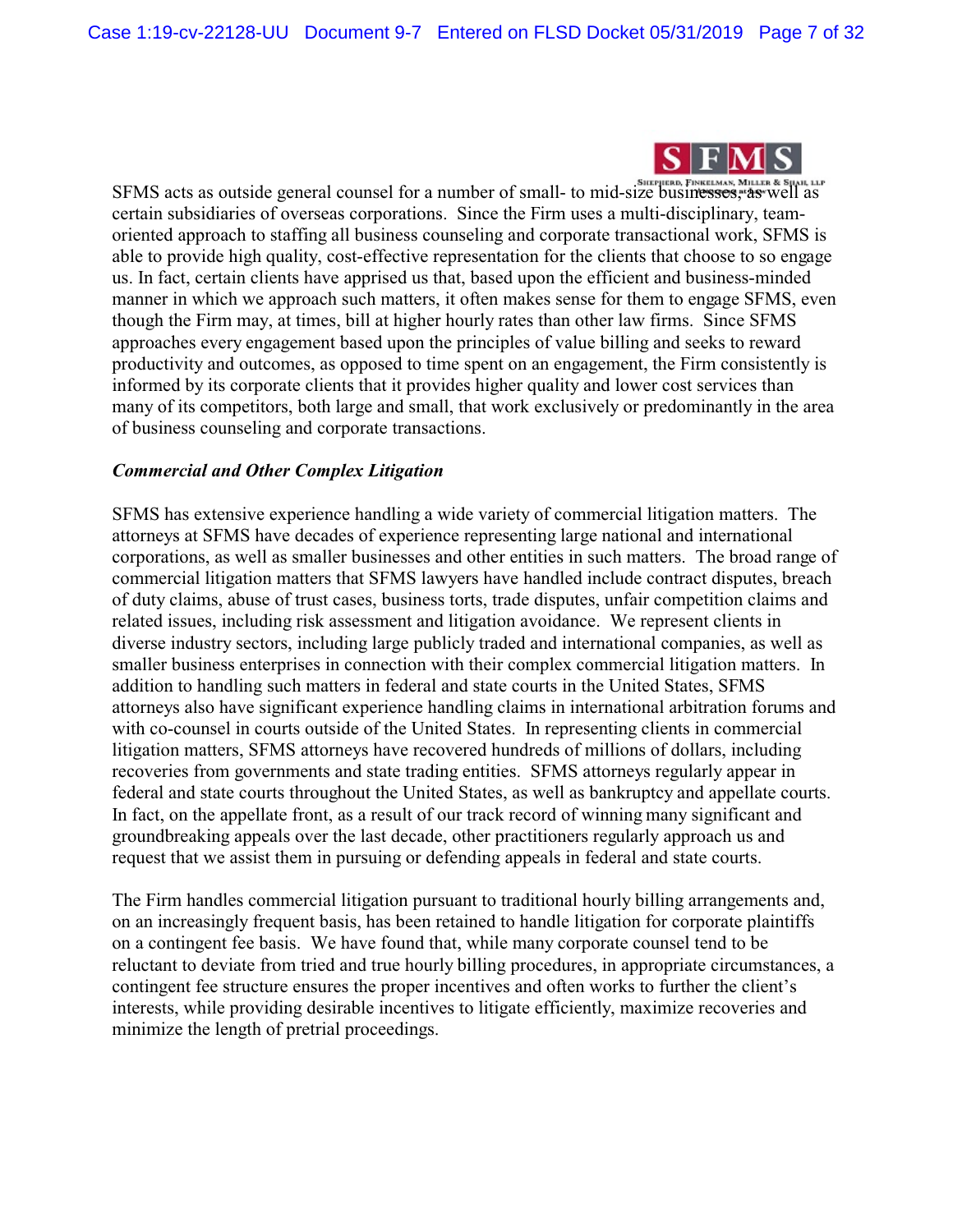

# *Employee Benefits and Fiduciary Compliance*

SFMS handles a variety of employee benefits and fiduciary litigation, as well as compliance issues, for our clients -- most of which arise under the Internal Revenue Code and the Employee Retirement Income Security Act of 1974. SFMS attorneys have represented employee benefit plan fiduciaries, including plan trustees, as plaintiffs and defendants in a wide variety of employee benefits and fiduciary compliance matters. The Firm's attorneys also have experience working with independent fiduciaries in certain cases. The attorneys at SFMS also have represented clients in a number of cases involving Taft-Hartley fund delinquent contributions and similar matters. The Firm has handled a number of novel and ground-breaking ERISA cases, including issues regarding revenue-sharing practices, cash balance and cross-tested plans, common stock declines and stock options with regard to qualified retirement plans, including 401(k), 403(b), 457, profit sharing, money purchase pension, cash balance, annuity, and defined benefit plans.

Most of the employee benefits and fiduciary compliance litigation that SFMS handles involving employee benefits and fiduciary compliance occurs in federal district courts in the United States. In such litigation, SFMS has significant experience working with the U.S. Department of Labor, as well as the Department of Justice. SFMS attorneys also have experience representing the interest of our clients in bankruptcy court and related proceedings in connection with both employee benefits and fiduciary compliance matters.

# *Institutional Investor Services*

SFMS provides a variety of compliance, litigation, monitoring, regulatory and transactional services to institutional investors, including educational and endowment based funds, hedge funds, public and private pension funds and private equity firms. Among the other services that it provides to institutional clients, the Firm performs corporate governance and securities investment monitoring for virtually all of its institutional clients pursuant to which it advises clients when they should consider legal action to protect their rights as shareholders in a corporation. In connection with its SFMS Tracker<sup>SM</sup> service, SFMS offers the following portfolio services to institutional investor clients: (a) the development of guidelines and policy statements regarding securities and other shareholder litigation, as well as other corporate governance initiatives, to meet fiduciary obligations; (b) the monitoring of securities and related litigation that affects the client's investments; (c) the investigation and evaluation of potential and pending litigation to evaluate the appropriate role, if any, for the client; (d) the preparation of presentations for institutional clients regarding the status of potential and pending litigation and other corporate governance initiatives; (e) provision of updates regarding the settlement or other resolution of litigation, disputes and other initiatives; (f) assistance to clients in completing appropriate claim forms and other documentation to maximize recoveries; and (g) coordination of the holding of certain securities in custodial accounts with a financial institution pursuant to a specialized agreement that SFMS was instrumental in crafting to protect client interests in appropriate circumstances.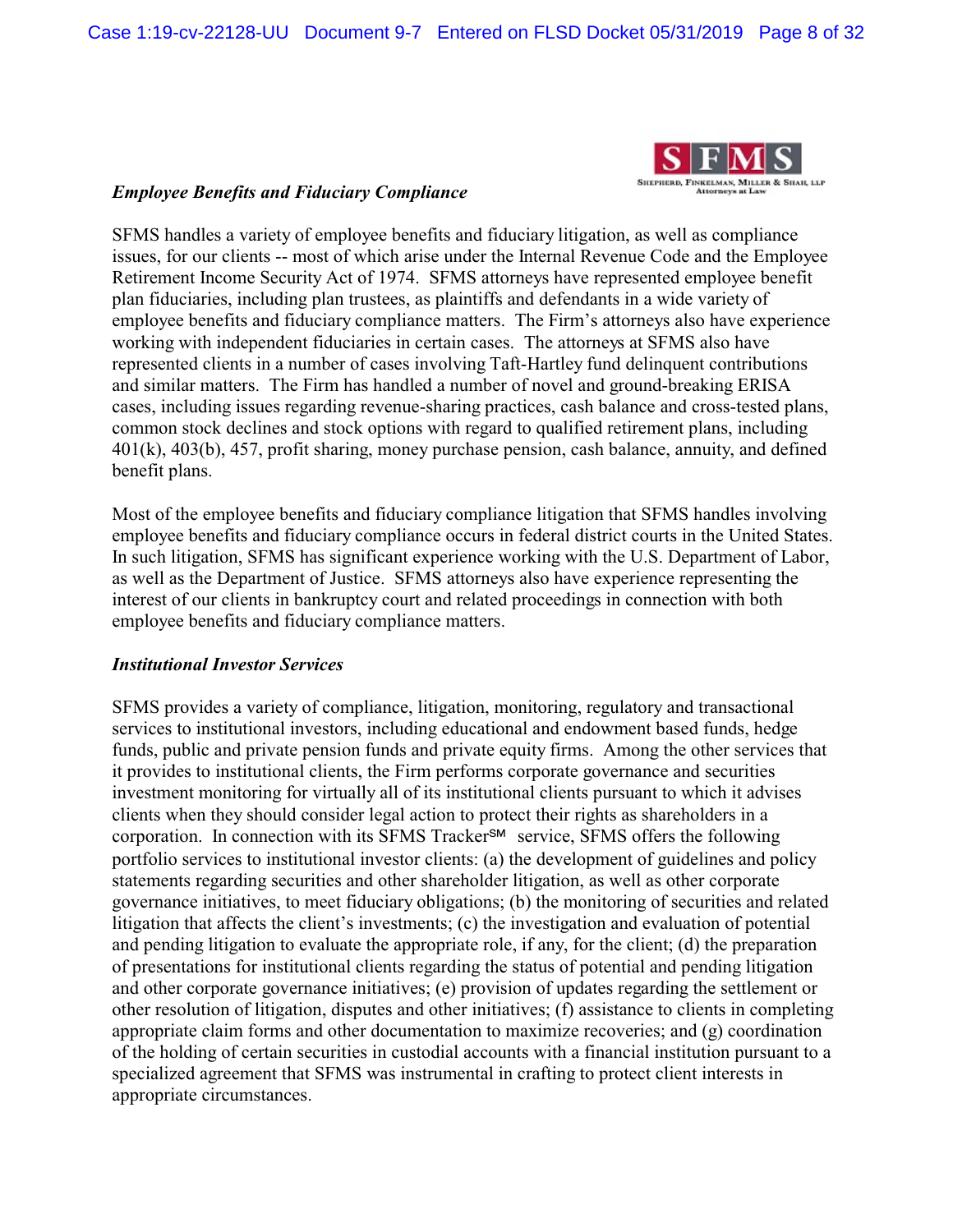

#### *Insurance Coverage and Practices*

SFMS has significant experience in handling legal issues related to insurance coverage and practices. SFMS attorneys have experience negotiating and litigating with many major U.S. insurance companies, as well as Lloyd's, the London Market and other international insurers. The Firm has achieved outstanding results for our clients across a wide variety of issues and forums. SFMS attorneys have handled insurance coverage matters related to business interruption, defamation, health insurance, privacy, advertising, personal injury claims, Directors' and Officers' liability, employment practices liability, environmental cleanup and 'toxic tort' liability, fidelity bonds and crime policies, financial insurance, intellectual property (copyright, trademark and patent infringement), product liability, professional errors and omissions (malpractice) liability, property and valuable articles coverage, 'self-insurance' and workers' compensation insurance. In such matters, SFMS attorneys have experience with all principal coverage issues that arise under standard liability and first-party property policies, as well as many specialty coverages, have addressed many of the procedural aspects of insurance coverage litigation, including choice of law, forum non conveniens, party joinder and case management issues, duty-to-defend disputes, and independent counsel and fee-rate limitation issues. The Firm also has extensive experience in handling claims regarding insurance marketing, settlement and payment practices, as well as insurance practices regarding the calculation of benefits. SFMS attorneys have played a substantial role in litigating major insurance practice-related claims with respect to automobile insurance loss adjustment practices, burial insurance, health insurance and continuation of benefits issues, title insurance charges and vanishing premium insurance policies.

# *Intellectual Property*

SFMS has significant experience providing an array of legal services in the areas of patent, copyright, trademark, trade secret, outsourcing, software, technology, restrictive covenants and franchise law. These services include obtaining protection, registrations, amendments and renewals with respect to patents, copyrights, trade secrets, service marks and trademarks. SFMS also counsels its clients on licensing, marketing, distribution and other commercial transactions regarding products, services and technologies protectable under international, federal, state or local intellectual property laws. SFMS attorneys also have litigated and provided advice about disputes involving the protection and enforcement of rights in patents, trademarks, copyrights, confidential information and trade secrets, technology, covenants not to compete, and other intellectual property. SFMS has significant experience in prosecuting and defending copyright, trademark and patent infringement cases, unfair competition actions, Internet and technology disputes (including those involving software and computer technology), franchise disputes, false advertising claims, litigation concerning trade secrets and restrictive covenants, and other claims relating to intellectual property. SFMS attorneys also are well-versed not only on the substance of intellectual property law, but also on federal and state court procedural issues, including obtaining and defending against temporary restraining orders and preliminary injunctions that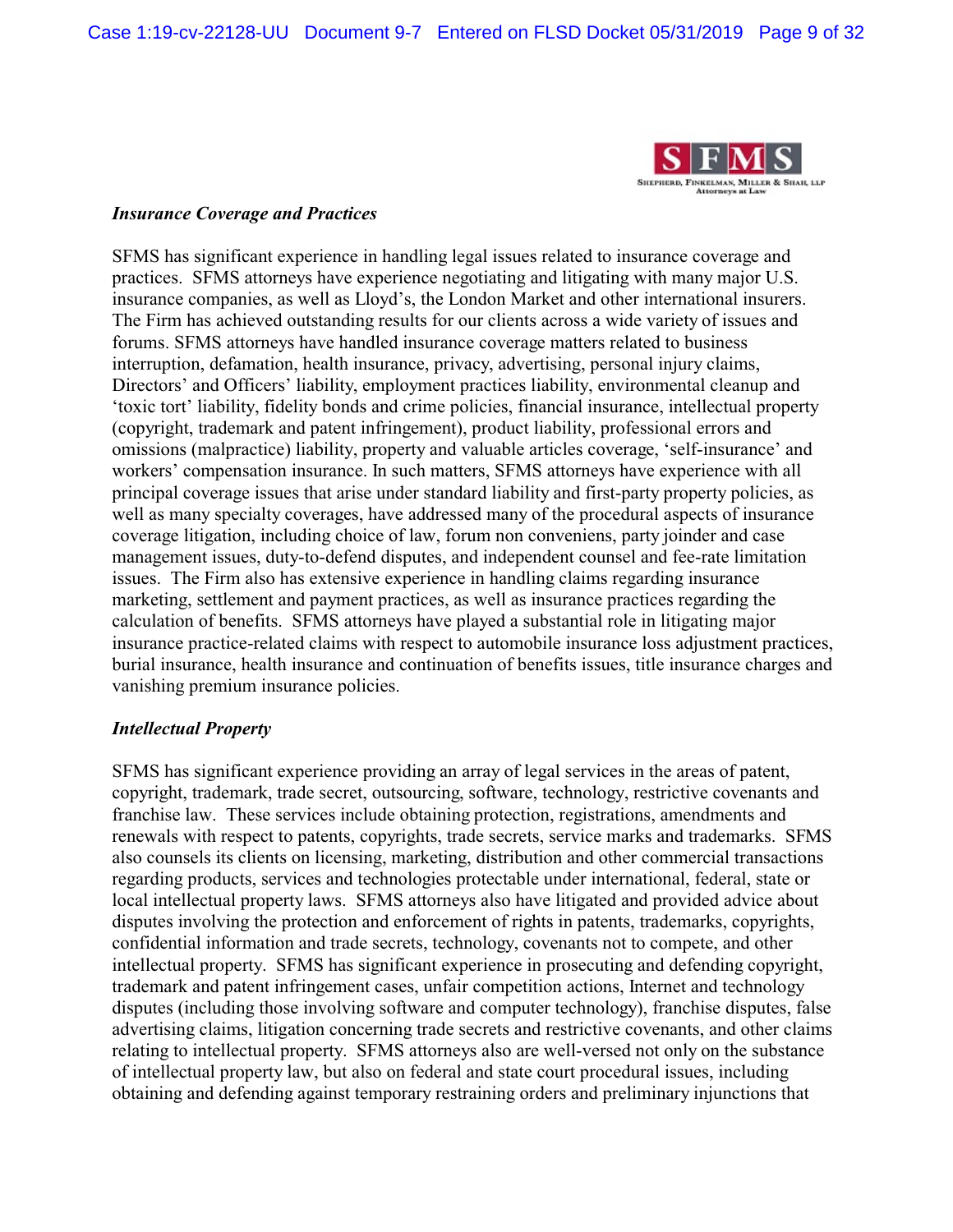

often are sought in intellectual property actions. Finally, SFMS attorneys are proficient in resolving intellectual property disputes through alternative dispute resolution mechanisms, such as arbitration and mediation.

#### *International Business and Trade*

SFMS represents companies and other business entities based in the United States and overseas in a variety of international business and trade matters. The Firm's attorneys have assisted our foreign and United States clients with organizing foreign subsidiaries, joint ventures, mergers, acquisitions and recapitalizations, manufacturing agreements, sales, leasing and supply agreements, international distribution of goods and services, cross-border technology licensing, licensing agreements and registration of U.S. and foreign trademarks, copyrights and patents, privacy and data protection, as well as Foreign Corrupt Practices Act compliance. SFMS attorneys also assist our clients in addressing immigration matters, international estate planning, and real estate acquisition issues to the extent that those needs arise. In addition, the Firm regularly represents a number of clients based overseas in arbitration, mediation, other ADR proceedings and litigation matters.

SFMS's International Business and Trade practice works with local counsel in many countries to help clients understand and manage risks posed by different legal systems. As an active member of IAG International (Integrated Advisory Group), [http://www.iaginternational.org,](http://www.iaginternational.org) a consortium of independent law, fiduciary trust and accounting firms in Asia, Canada, Central America, Europe, the Middle East, South America and the United States, SFMS is able to effectively meet the needs of its clients on a global basis. As part of its growing international practice, SFMS actively encourages its more junior lawyers to actively participate in AIJA (the International Association of Young Lawyers), [http: www.aija.org](http://www.aija.org), since we understand that, by building and maintaining professional relationships throughout the globe, SFMS is able to provide a service level in international matters that is infrequently matched by other boutique firms.

We have attorneys fluent or proficient in Cantonese Chinese, Mandarin Chinese, Japanese, French, Italian and Spanish, and many have spent substantial time working outside the United States. We are experienced working internationally and counsel our clients on the cultural and legal norms of doing business in various foreign jurisdictions. We also assist our clients to achieve their goals with our team approach and a thorough understanding of their international business needs. We have experience in many areas throughout the world, including Argentina, Australia, Bermuda, Brazil, British Virgin Islands, Canada, Chile, China, Denmark, Dominican Republic, Dubai, France, Germany, Hong Kong, India, Israel, Italy, Japan, Korea, Kuwait, Mexico, the Netherlands, Russia, Singapore, Spain, Switzerland, Taiwan, Turkey, the United Kingdom and Yemen.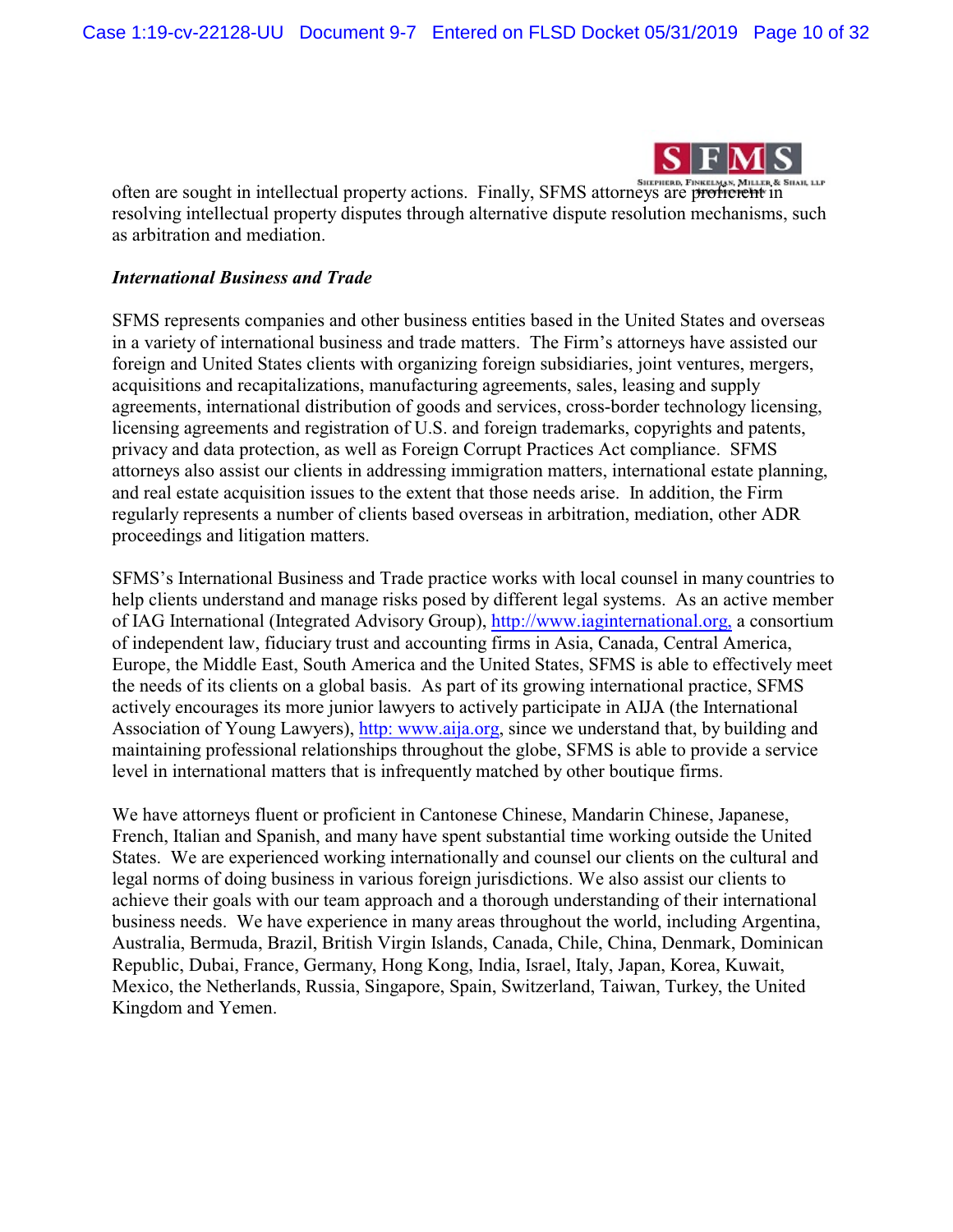

#### *Labor and Employment*

SFMS has a significant and eclectic practice in the field of labor and employment matters. The Firm has represented individuals, companies, governmental entities and other employers, as well as labor organizations, in a wide range of employment and labor litigation, as well as other matters. SFMS attorneys have extensive experience counseling and representing their clients in litigation, as well as other disputes and challenges, regarding ERISA and employment benefits, federal and state wage and hour laws, questions regarding H1N1 (swine) flu workforce resources, immigration, international employment, labor-management relations, noncompetition agreements and trade secrets, occupational safety and health, equal employment and affirmative action matters, workplace safety, changes, reductions-in-force and training.

The Firm's attorneys have negotiated collective bargaining agreements, appeared before the National Labor Relations Board, the Equal Employment Opportunity Commission and other fair employment practice agencies, as well as before various mediation and arbitration panels that specialize in employment and labor issues. SFMS has vast experience working on a diverse array of employment and labor cases, including cases involving age, defamation, gender, gender dysphoria, race and sexual orientation discrimination, ERISA and benefits matters, breach of contract claims, and wage/hour claims. SFMS and its attorneys also have served as lead counsel in a number of wage/hour class actions, as well as discrimination and other employment class actions. In those cases in which the Firm has represented plaintiffs, it has recovered millions of dollars for its clients. Finally, the Firm serves as national labor counsel for several select employers and also is pleased to count a number of local and international labor organizations among its clients.

# *Private Client Services*

SFMS also provides private client services to existing and select clients with respect to domestic and international estate planning, charitable planned giving, trust and estate administration, family law matters, executive compensation, real estate and federal and state tax issues. In addition, upon occasion, the Firm will represent existing clients in personal litigation. In these areas, SFMS has a broad range of expertise, having assisted clients in the United States and overseas with significant estate planning issues, having negotiated executive compensation packages, as well as severance packages, for senior executives at U.S. and international concerns, and having assisted existing clients in custody, divorce, guardianship and separation matters arising from family crises or disputes. The Firm also has experience assisting our clients in negotiating and closing real estate transactions, both in the commercial and non-commercial fields. SFMS regularly works with accountants and auditors to address federal, state and local tax issues for its clients and has significant experience handling offers in compromise and defending tax proceedings initiated by government entities, including the Internal Revenue Service and the Department of Justice. SFMS believes strongly that, when the need arises, its attorneys and other professionals must and should be prepared to assist our clients in these important private matters.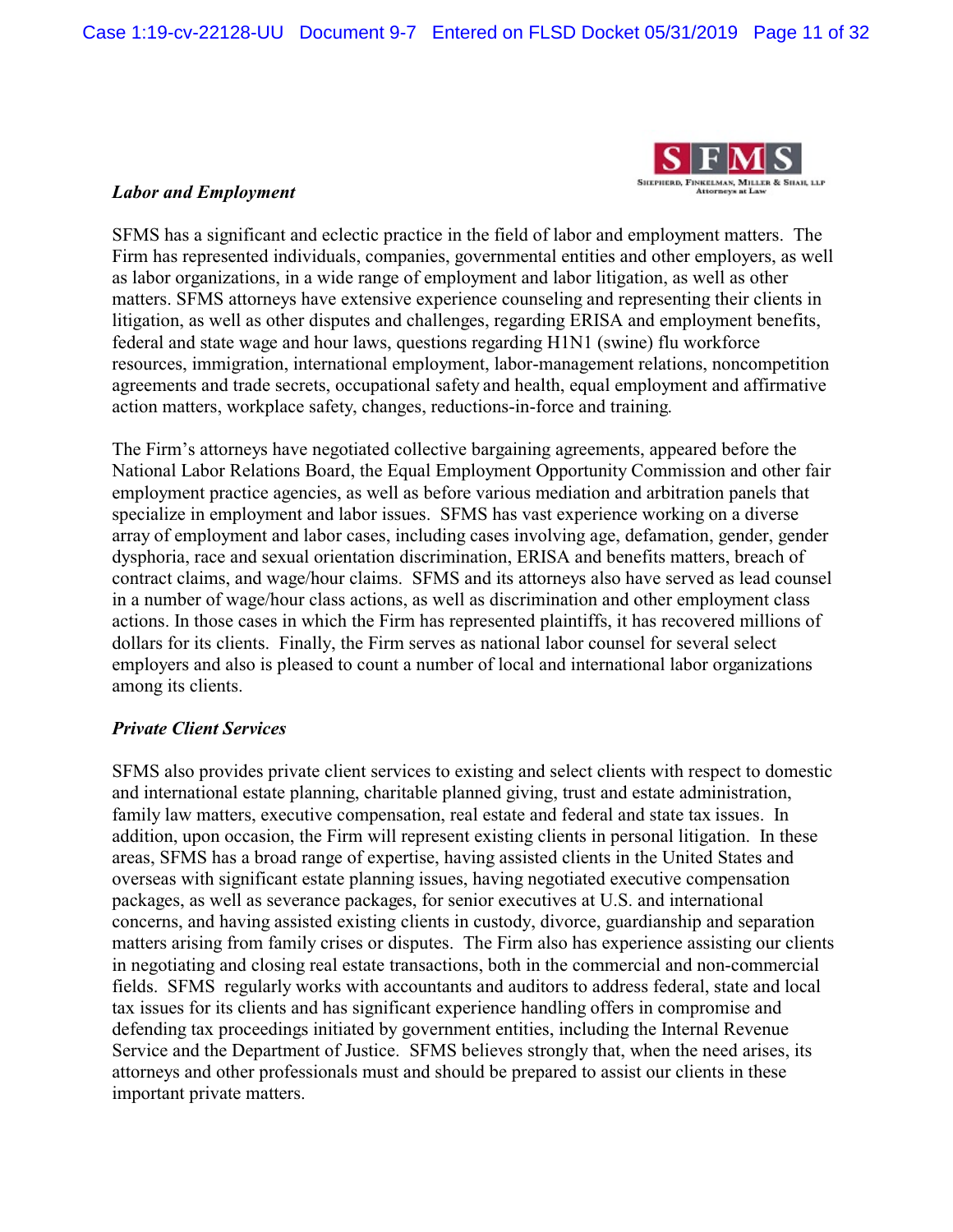

# *Qui Tam, False Claims and Whistleblower Proceedings*

SFMS has broad experience in handling legal issues related to false claims, whistleblower and qui tam cases under the federal False Claims Act and similar state laws, as well as assisting clients in internal investigations. The federal False Claims Act has proven to be an effective, powerful and, sometimes, frightening tool in fighting Medicare and Medicaid fraud, defense contractor fraud and other types of fraud perpetrated against federal and state governments. The 'qui tam' provisions, which allow whistleblowers to file False Claims Act lawsuits against companies and individuals that allegedly defraud the government with the opportunity to obtain a "bounty," have been a key ingredient in the False Claims Act's success, as the federal government has recovered more than \$15 billion as a result of qui tam lawsuits since 1986, with whistleblowers' rewards totaling more than \$2.5 billion. SFMS attorneys have represented clients in a number of significant cases under the False Claims Act. In addition, the Firm has significant experience representing clients in qui tam cases brought under similar state laws against companies and individuals accused of defrauding state and local government agencies. The Firm currently is representing clients in a number of qui tam actions under the False Claims Act and state law, many of which, including several large prosecutions, are 'under seal' and, therefore, cannot be publicly disclosed. SFMS similarly has significant experience handling qui tam, false claims and whistleblower cases under the Dodd-Frank Act for alleged securities fraud and related misconduct, as well as the Foreign Corrupt Practices Act, related to alleged bribery of foreign officials and others to secure business preferences overseas. Finally, the Firm has represented clients performing internal investigations arising from whistleblower complaints and has developed effective, methodological tools to address such matters.

# *Representative and Collective Litigation*

SFMS has a broad range of experience in representing clients in class action and other representative/collective litigation. The attorneys at SFMS have been appointed lead counsel in scores of class action and similar cases, and the courts that have appointed SFMS in such litigation have consistently recognized the excellent representation provided by SFMS in such engagements. SFMS attorneys have extensive experience representing the interests of their clients in antitrust, consumer protection, employment discrimination/civil rights, employee benefits, ERISA, fiduciary compliance, housing practices, insurance coverage/practices, securities fraud/breach of fiduciary duty, and wage and hour class action litigation.

In such litigation, SFMS has represented a variety of private and public plaintiffs, including institutional and other significant investors, private companies, officers and directors, other fiduciaries and labor organizations. In such litigation, SFMS has been successful in recovering hundreds of millions of dollars for our clients and, in addition, has procured tens of millions of dollars in charitable cy pres donations to worthy organizations as a result of the outcomes that we have achieved. Unlike certain lawyers who exclusively handle class action litigation, we know how to prosecute cases to trial and have extensive experience trying cases. In federal and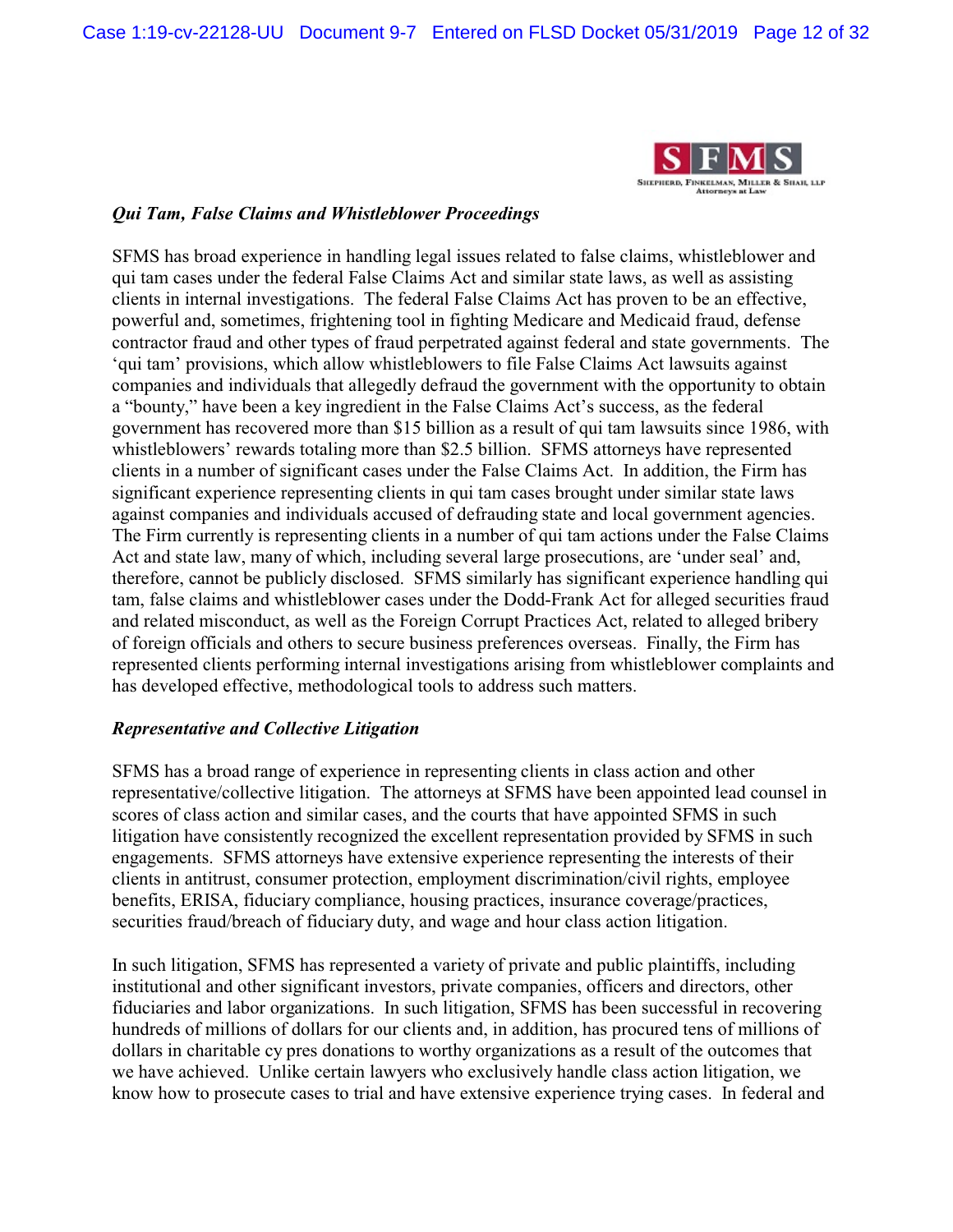

state courts, as well as arbitral forums, SFMS attorneys have tried such cases for both plaintiffs and defendants to successful jury verdict, judgment and award. *Securities Regulation and Corporate Governance*

SFMS has significant experience in the fields of securities regulation and corporate governance. In such matters, SFMS has represented a variety of private and public entities, including institutional and other investors, investment managers, hedge funds, public and private pension funds, as well as private companies, officers and directors, and labor organizations. In addition to counseling our clients on matters related to securities regulation and corporate governance, SFMS attorneys have litigated complex securities and directors' and officers' liability cases in federal and state courts across the country. Our securities litigation practice is one of the largest and strongest practice areas of the Firm. We have significant trial and appellate experience in the following areas: shareholder class actions; significant shareholder opt-out cases; derivative/director and officer cases and investigations; corporate control contests; regulatory enforcement and criminal prosecution matters. Our attorneys have worked with and against the SEC, Department of Justice and various self-regulatory organizations, including FINRA, in representing our clients. SFMS attorneys also have experience with a variety of securities registration and regulation issues under federal and state law and have worked with clients with respect to Blue Sky and other compliance issues. Finally, the Firm has served as lead counsel in a number of securities class action and other corporate governance matters and, in such representations, SFMS has recovered tens of millions of dollars for our clients, while achieving important corporate governance reforms.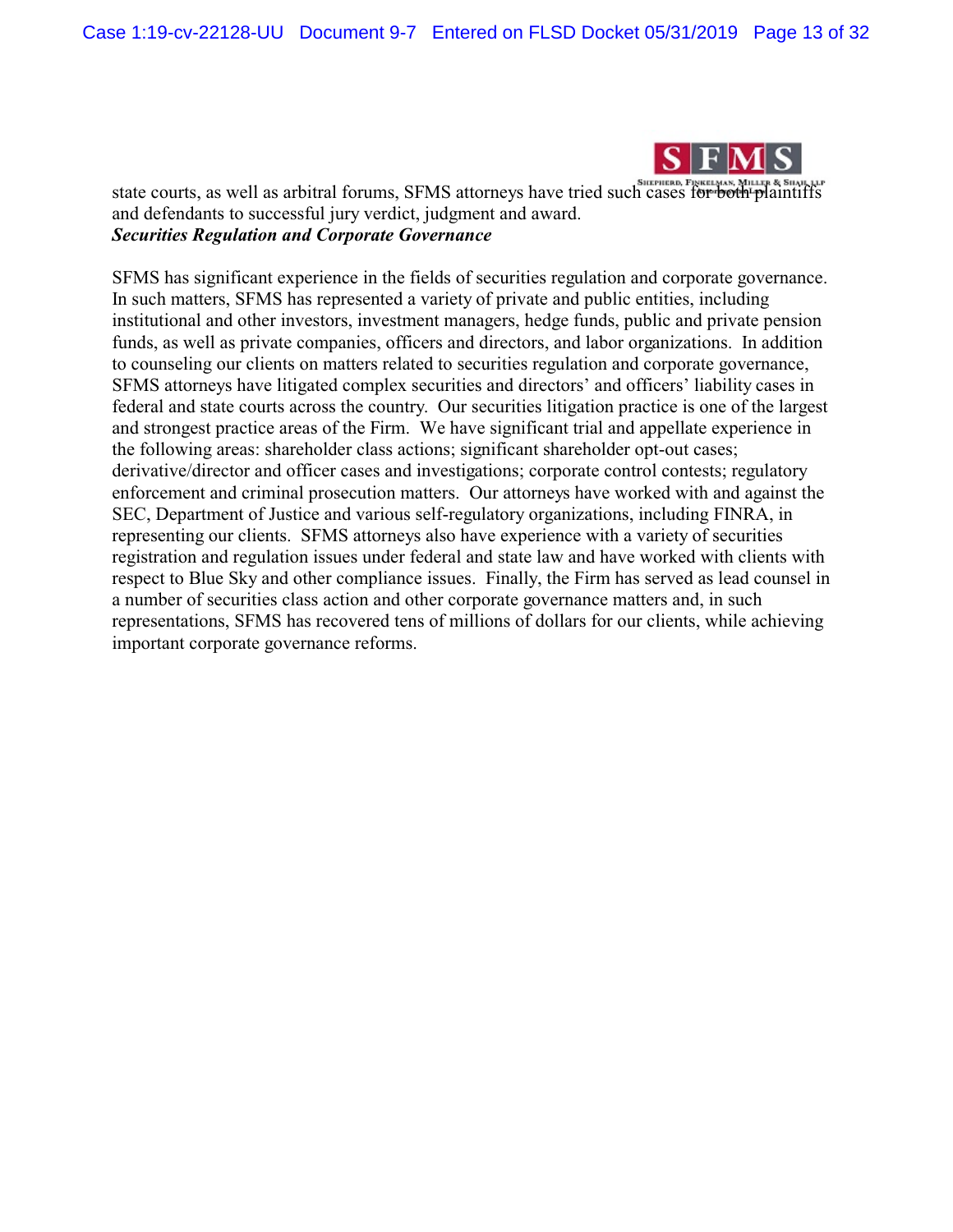Case 1:19-cv-22128-UU Document 9-7 Entered on FLSD Docket 05/31/2019 Page 14 of 32



#### *Representative Clients*

At SFMS, we place our clients' interests first. We strive to provide our clients with thoughtful, comprehensive and high quality legal services at all times. Our diverse client base includes:

Start-up and other smaller companies

Multi-national corporations

Biotechnology and life science concerns

Construction companies

Educational institutions

Healthcare and manufacturing concerns

Hospitality and leisure businesses

Individuals, including significant shareholders, highly compensated employees, consumers, small business owners and professionals

Labor organizations, including local and international labor unions

Private pension funds

Public pension funds

Multi-employer and Taft-Hartley pension funds

Large and mid-size financial institutions

Hedge funds and money managers

International and other significant investors

State and local governmental entities

Technology companies and entrepreneurs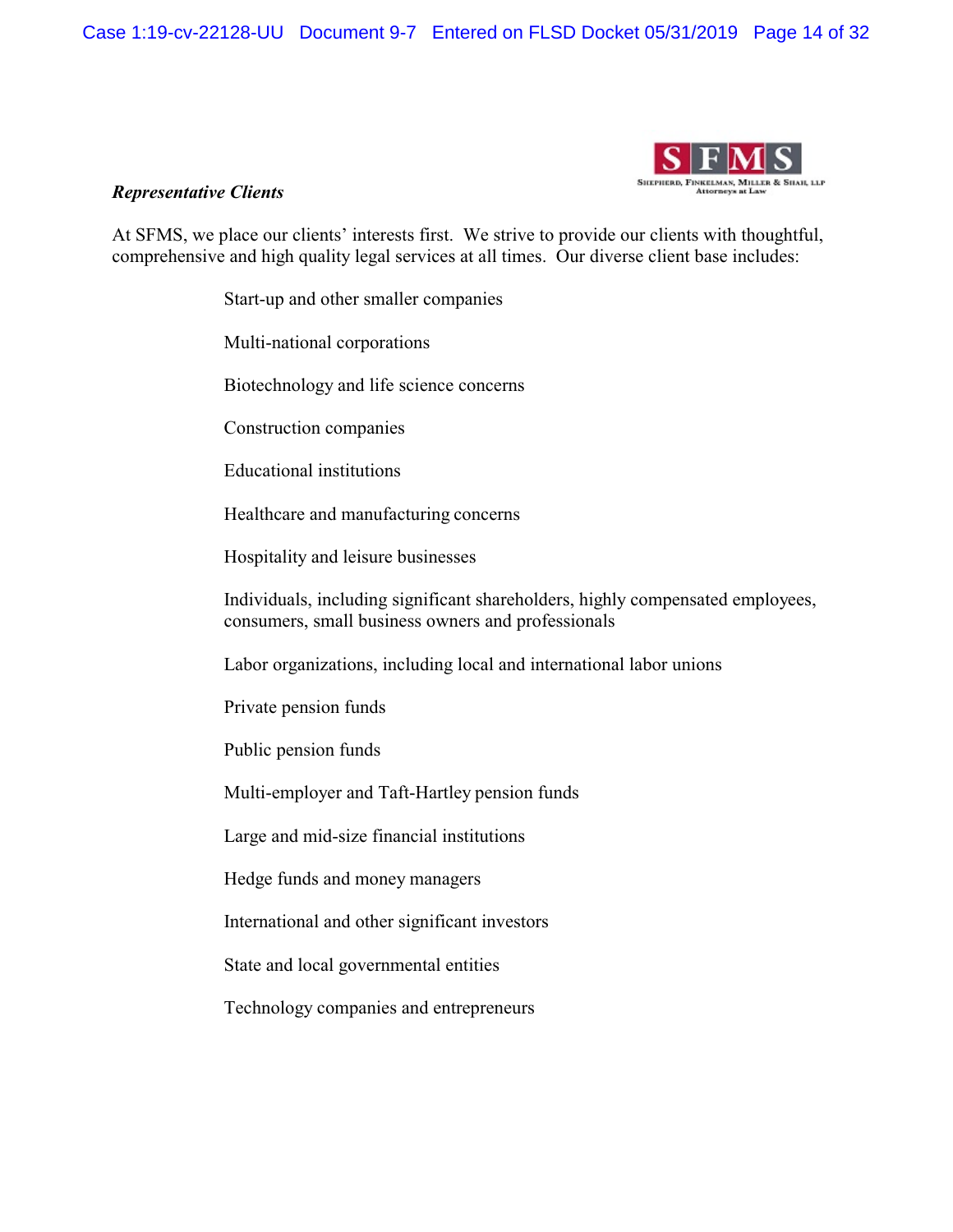Case 1:19-cv-22128-UU Document 9-7 Entered on FLSD Docket 05/31/2019 Page 15 of 32



# *Consistent Achievements: Accolades From Clients and Courts Alike*

"[SFMS] took the case, acted promptly in crafting a strategy and then was innovative in creating a fee structure based upon shared risk that made it possible for us to proceed with the matter. Our prior counsel who reviewed the matter did none of these things. [SFMS] then proceeded to obtain a result that exceeded our expectations. That is why [SFMS] is our new go to firm in the United States." Chief Financial Officer, Multinational Corporation based in Europe

"[SFMS] helped us achieve a remarkable result in high stakes litigation against one of the biggest corporations in the world. I recommend them without qualification." President, Architectural and Design Firm based in California

"When I decided that I would be opening a new business, my first meeting was with my lawyer at [SFMS]. Despite very big challenges from a regulatory perspective, the firm handled the matter seamlessly and in a cost effective manner. I have worked with attorneys at [SFMS] for over ten years in the context of litigation, regulatory proceedings and transactions and would never consider using another law firm." President and Owner, For Profit Educational Institution based in Connecticut

"I have referred SFMS a number of transactional and litigation matters over the years, and they never have disappointed me. Efficient, cost-effective and creative. That is how I would describe the firm." Accountant and CFO of Multinational Corporation based in Florida

"I only refer my clients with legal needs to the lawyers at SFMS. In addition to having represented me in a variety of cases, the firm always has performed at a very high level for my clients in an efficient and responsive manner. The fact that my clients receive personal attention and that [SFMS] is able to handle work across the United States and throughout the world is a significant advantage." Accountant for U.S. Companies and Foreign Subsidiaries based in New Jersey

"The lawyers at [SFMS] are truly amazing. They take a multi-disciplinary approach that provides great efficiency and insight to legal projects. In addition to providing services for my firm, they also have provided me with great legal services on a personal level upon occasion." Managing Partner, Private Equity Firm based in New York

"I first was represented by the lawyers at [SFMS] in a litigation matter and since have used them to negotiate employment contracts, joint venture agreements and provide general legal advice. Their work has always been top notch and I always have enjoyed working with them." President of Technology Consulting Company based in Pennsylvania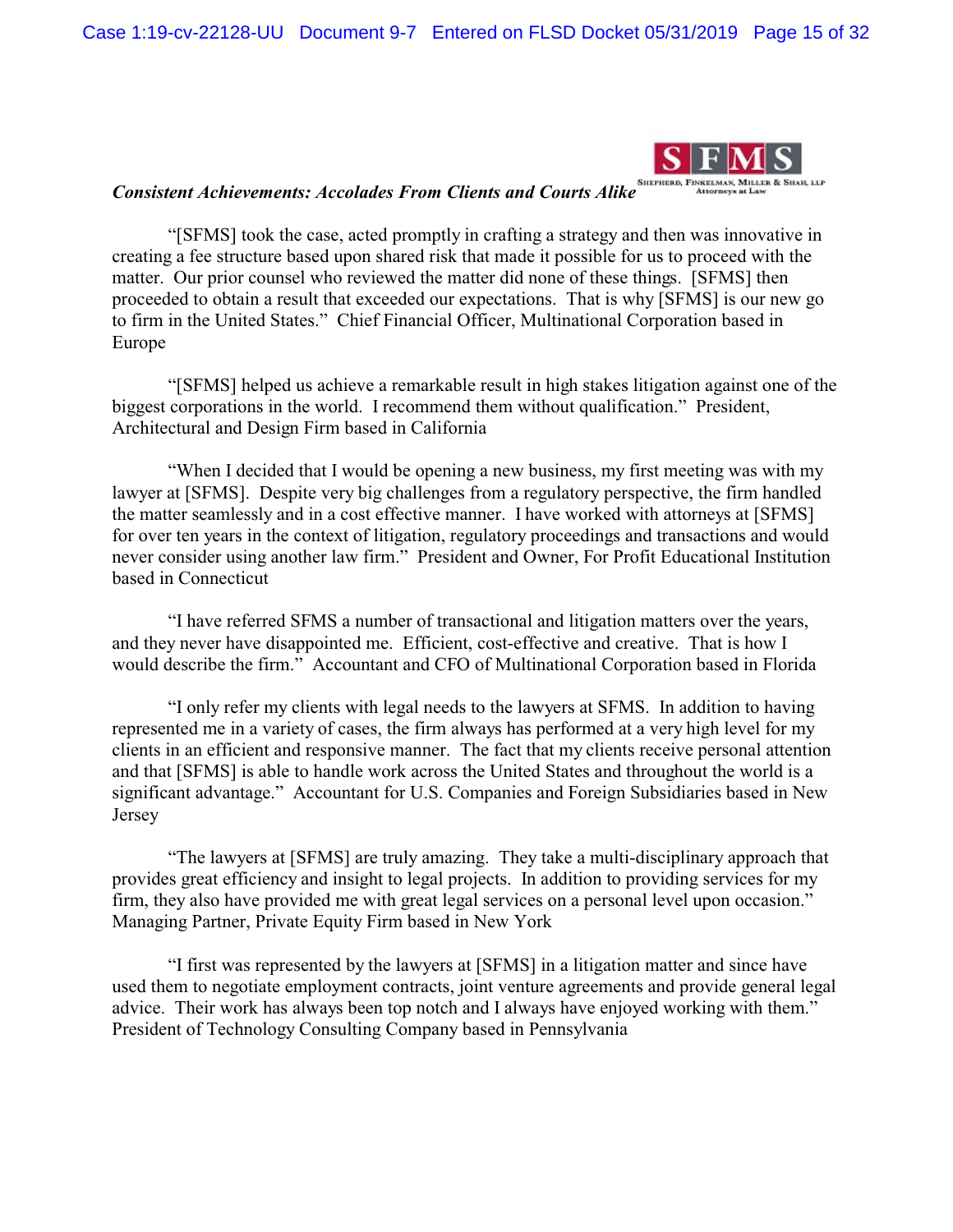

"I was skeptical of lawyers until I had the pleasure of working with the **team** at [SFMS]. They were hard working, honest and truly committed to helping us achieve a great result. I now call on the firm anytime that I have a problem, even sometimes when it has nothing to do with the law." President and Owner, Telecommunications Company based in Wisconsin

"The lawyers at [SFMS] have grown from being trusted advisors to true friends. Our business would not have survived and achieved the success it has over the last decade without the hard work and dedication of the firm, including both the attorneys and staff. When they take on an assignment, whether it's negotiating a contract or litigating a dispute, you know you have a partner in your corner who will stand with you through thick and thin." Vice President and Owner, Construction Company based in Illinois

"It was my distinct honor and privilege to be represented by the lawyers at SFMS. I have never seen lawyers work with such diligence and care in presenting a case at trial." Chief Executive Officer, Restaurant Group based in Wisconsin

"This is the best settlement of a class action that I have seen in my years on the bench. You [SFMS] should be proud of the work that you have done in this case." The Honorable Jack Komar, Superior Court of California

In approving the resolution of a case involving the Comprehensive Omnibus Reconciliation Act of 1985 ("COBRA") involving health insurance gap coverage, SFMS was commended for handling a "tremendously important lawsuit" and for the "outstanding job" done. The Honorable Daniel T. K. Hurley of the United States District Court for the Southern District of Florida

"You [SFMS] have achieved a very significant result in this case. Counsel on both sides are to be complimented on their professionalism and the fine work that they have done in this case." The Honorable Alfred Covello, United States District Court for the District of Connecticut

"Let me say this. This case has been superbly tried on both sides. I'm honored to have so well prepared, professional and courteous advocates, and I'm particularly grateful to the District of Connecticut for the opportunity to sit on this case. And I thank counsel. Now, some of them have representative clients here, but all the clients should understand that the attorneys [including the trial team of SFMS] here have been absolutely first rate.... And, again, with my most sincere thanks." The Honorable William G. Young, United States District Court for the District of Massachusetts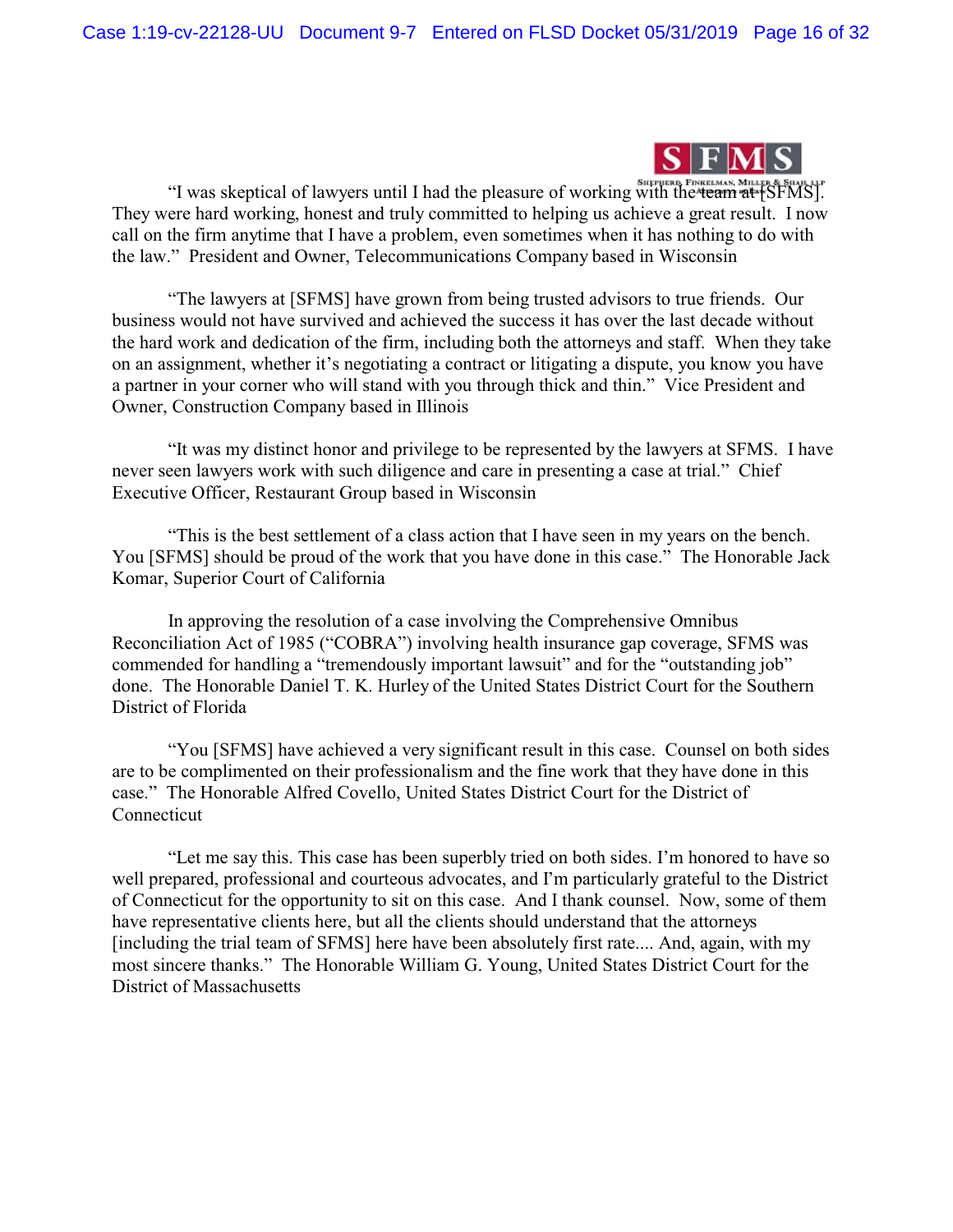

#### *Pro Bono, Community Service and Charitable Work*

SFMS believes that our attorneys should provide *pro bono* and public interest legal services, as a matter of professional responsibility and in recognition of both the overwhelming need for, and positive outcomes arising from, the provision of such services. SFMS attorneys regularly accept unpopular and challenging cases, participating in *pro bono* activities that range from political asylum and death penalty litigation to civil rights, housing, constitutional and mortgage foreclosure class actions to individual civil and criminal matters for low income, disabled and other people who are disadvantaged and in need. SFMS also has represented certain non-profit organizations in *pro bono* assignments.

SFMS has contributed thousands of hours of professional time to *pro bono* matters. We believe that our work benefits the clients we serve, the public at large, and our attorneys who develop additional skills and enjoy the great professional fulfillment derived from performing such public service. The Firm actively encourages partners and associates to accept *pro bono* legal assignments and to treat such assignments as matters of the highest priority. In addition to being committed to *pro bono* work, SFMS attorneys and staff are highly committed to community services. SFMS representatives regularly and actively work on behalf of a number of community organizations, including the Special Olympics, and serve on boards and commissions, including in elected roles, to support the communities in which we work and live. SFMS also is committed to charitable work and regularly provides financial support to a number of community and charitable organizations, including YMCA camps and organizations supporting the underprivileged, arts, education and culture. In addition, the Firm is actively engaged in working to promote the donation of cy pres funds from representative proceedings and other litigation. As a direct result of the efforts of SFMS attorneys in such matters, more than \$100 million has been donated to charities, public schools, colleges and other educational institutions, and non-profit institutions promoting the social justice system and other good works. The Firm also actively supports the credit internship program of the Cornell University School of Industrial and Labor Relations. At any given time, SFMS typically employs one or more full-time interns from the Cornell ILR School to provide these students with practical experience in the workplace related to their chosen field of study. Finally, the Firm actively encourages its attorneys to contribute to the profession through professional writings, service on American Bar Association and state bar committees and support for the bar organizations that assist indigent and other clients obtain access to the justice system.

If you have a question about the Firm's *pro bono*, community service or charitable work or would like us to consider a specific *pro bono* assignment or a community service/charitable work or donation request, please send us an email or other correspondence regarding the same at [probono@sfmslaw.com](http://mai/hich/af0/dbch/af31505/loch/f0%20lto:probono@sfmslaw.com). If you would like to make arrangements for a cy pres donation with the assistance of SFMS or would like to be considered for a cy pres award, please send us an email or other correspondence regarding the same at  $\frac{cypres(@sfmslaw.com)}{cghmslaw.com}$ . The appropriate SFMS representative will respond to your inquiry as promptly as possible.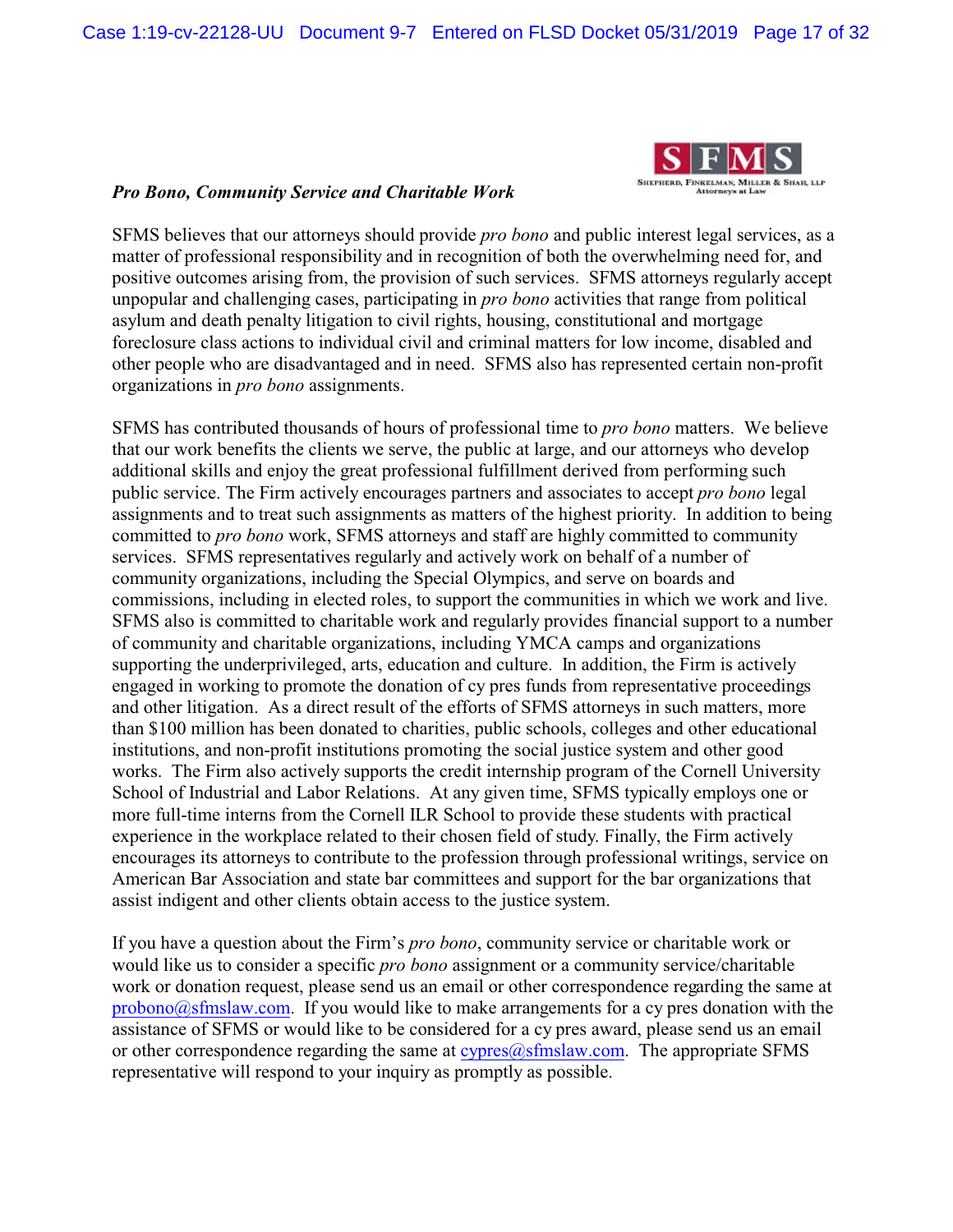#### *The Members of our Firm*

As described above, the members of our Firm are an accomplished and diverse group of individuals. On the pages that follow, we have provided individual biographical pages for the members of the SFMS team that we anticipate being most significantly devoted to this engagement. If you have any questions or require additional information, please contact us at [info@sfmslaw.com](mailto:info@sfmslaw.com).

Attorneys Admitted To Practice Law Before The State And Federal Appellate And Trial Courts Of Arizona, California, Connecticut, District Of Columbia, Florida, Illinois, New Jersey, New York, Oregon, Pennsylvania and Wisconsin, as well as the Federal Circuit Court of Appeals and the United States Supreme Court

Toll-Free: 866/540-5505 - 877/891-9880

[www.sfmslaw.com](http://www.sfmslaw.com)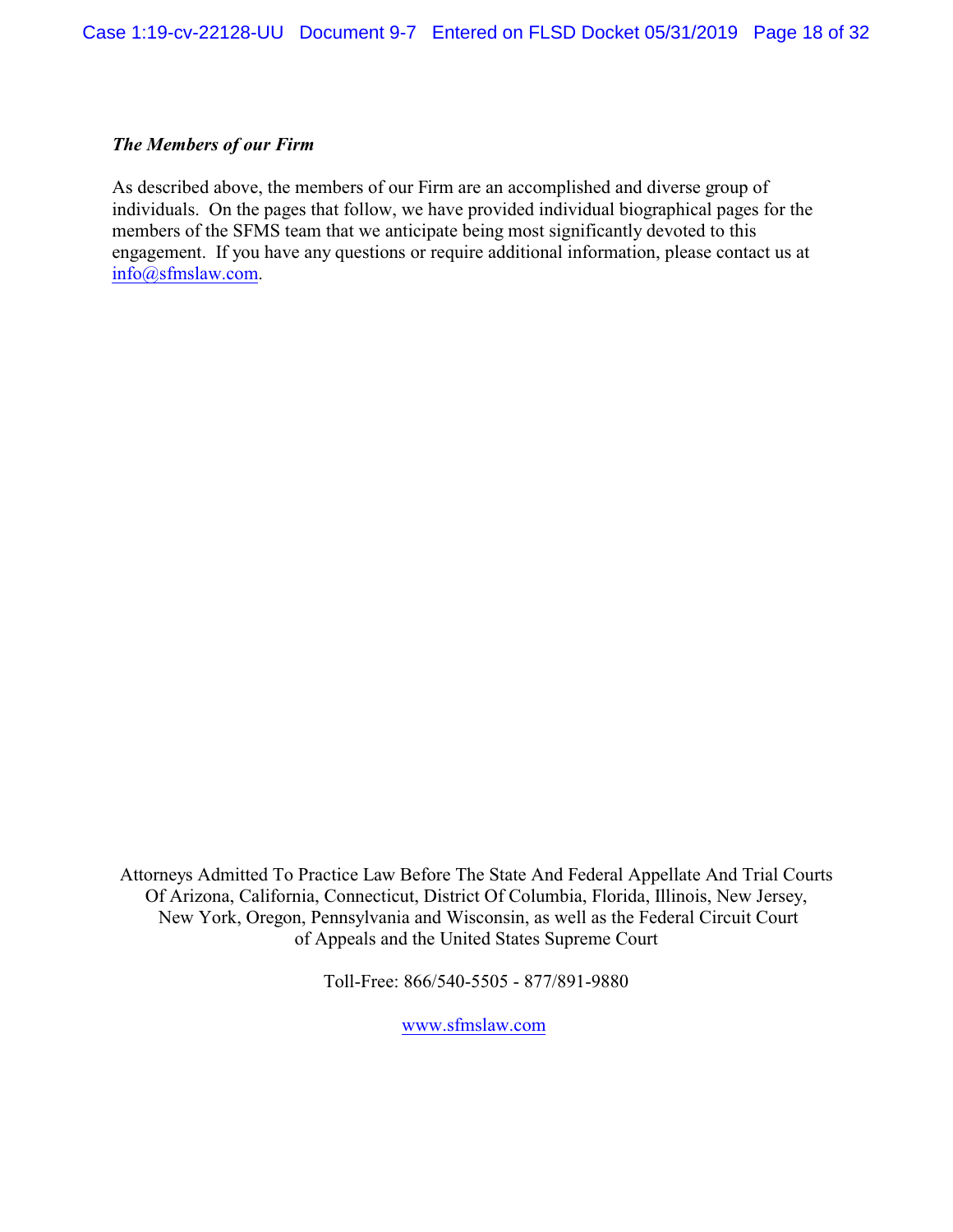**Scott R. Shepherd Pennsylvania Office Telephone: 610-891-9800 Facsimile: 866-300-7367 Florida Office Telephone: 954-515-0123 Facsimile: 866-300-7367 Email: [sshepherd@sfmslaw.com](mailto:eyoung@sfmslaw.com)**

Scott R. Shepherd founded what is now known as SFMS in 2000. He is admitted to practice law in the States of Florida and Illinois, as well as in the Commonwealth of Pennsylvania and the United States District Courts for the Southern and Middle Districts of Florida, the Northern District of Illinois, the Eastern District of Pennsylvania, the United States Courts of Appeal for the Third, Fourth, Seventh and Eleventh Circuits, and the United States Supreme Court. In addition to these courts and jurisdictions, Scott has worked on cases with local and co-counsel throughout the country and worldwide.

Scott's practice is concentrated on representing clients in whistleblower, securities, consumer and False Claims Act cases. Scott also is experienced in handling a variety of antitrust, employment and other complex commercial matters. Finally, Scott has substantial experience representing clients in employee benefit, health and life insurance cases and other matters. In addition to his regular private practice, Scott also has handled a number of significant pro bono matters. He has represented clients in a number of political rights cases, including political asylum and voting rights actions. He has also handled numerous criminal appeals, including death penalty cases.

Scott earned his undergraduate degree summa cum laude from Westminster College in New Wilmington, Pennsylvania and his law degree from the University of Chicago Law School. Scott began his law practice in 1985 in Chicago, representing defendants in class action, securities and products liability litigation with one of the largest law firms in the country. Returning to Pennsylvania in 1989, Scott worked with a large Philadelphia corporate and defense law firm. He subsequently became a partner at Greenfield & Rifkin LLP, a well-known firm that handled significant class actions, before starting a predecessor firm in 1998.

Scott is a member of the American Association for Justice, the National Association of Securities and Consumer Attorneys, the American Health Lawyers Association, and the Palm Beach County and Delaware County Bar Associations. Scott is active in community, as well as political and charitable activities, and divides his time between the Firm's Pennsylvania and Florida offices.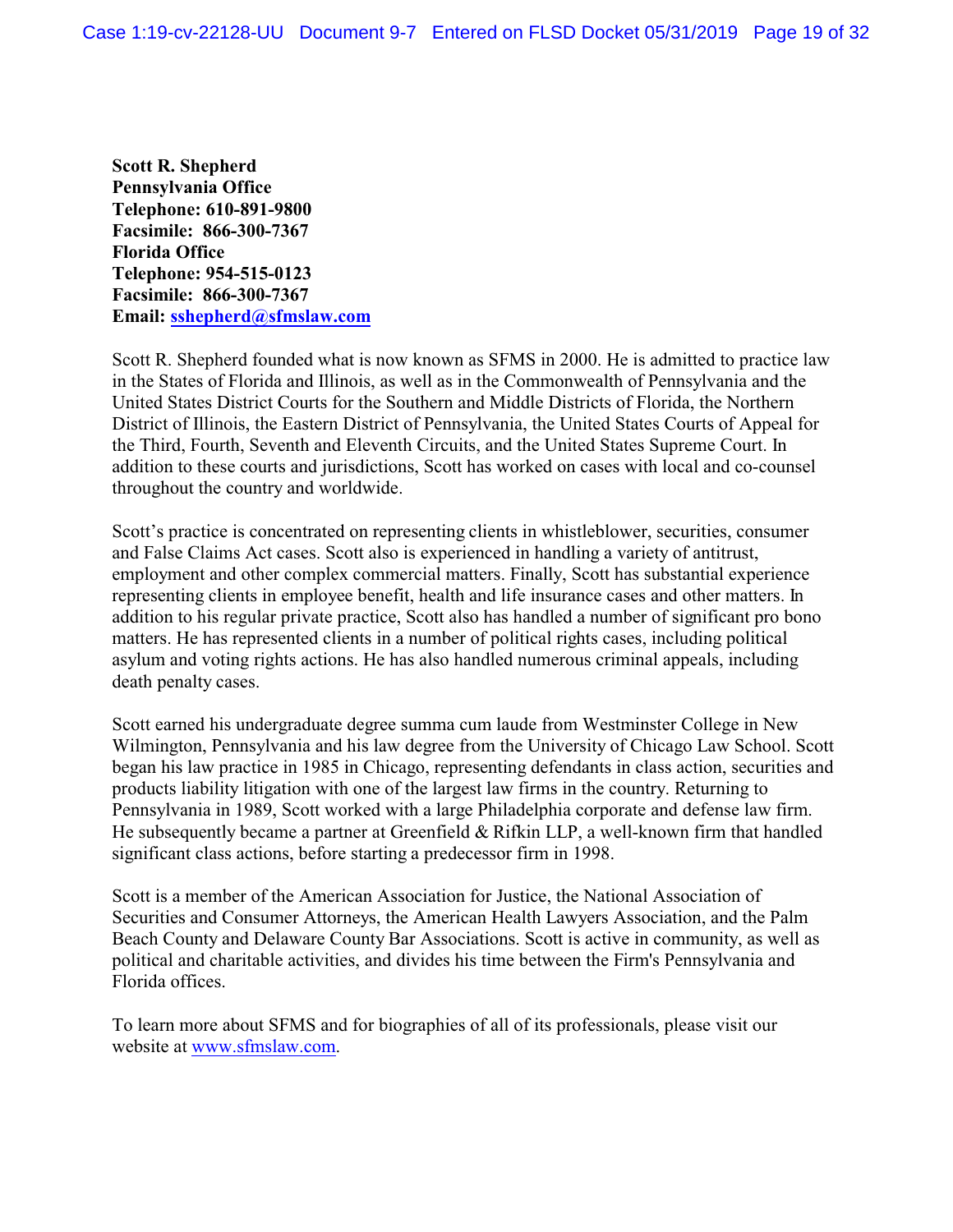**Natalie Finkelman Bennett Pennsylvania Office Telephone: 610-891-9800 Facsimile: 866-300-7367 Email: [nfinkelman@sfmslaw.com](mailto:nfinkelman@sfmslaw.com)**

Natalie Finkelman Bennett joined SFMS in 2000. She is admitted to practice law in the State of New Jersey, as well as the Commonwealth of Pennsylvania and numerous federal courts, including the United States District Courts for the United States District Courts for the District of New Jersey and Eastern District of Pennsylvania, and in the United States Courts of Appeal for the Third and Ninth Circuit. In addition to these courts and jurisdictions, Natalie has worked on cases with local and co-counsel across the country and worldwide.

Natalie concentrates her practice on antitrust, consumer and insurance litigation, as well as complex commercial matters. She also has significant experiencing representing clients in a wide variety of corporate governance, securities, employment benefit, wage/hour and unfair trade practices cases. In addition, Natalie represents clients in "whistleblower" cases brought under the United States False Claims Act. Finally, Natalie has significant experience representing physicians and physician groups in a wide variety of matters.

Natalie earned her undergraduate degree magna cum laude from the Pennsylvania State University in 1986 and was elected a member of Phi Beta Kappa Honor Society. Natalie earned her law degree magna cum laude from the Temple University School of Law in 1989. She served as the Managing Editor of the Temple Law Review. After clerking for former Chief Judge Farnan of the United States District Court for the District of Delaware, Natalie began working in private practice at Schnader Harrison Segal & Lewis in 1990. At Schnader, she practiced in many areas of complex commercial litigation, including product liability, insurance coverage and defense, antitrust, contract and commercial lease matters. In 1996, Natalie became an associate at the law firm of Mager Liebenberg & White, a well-known firm that specialized in class actions, where her practice was concentrated in antitrust and consumer protection class action litigation. In 1998, Natalie became a Partner in the law firm of Liebenberg & White.

Natalie is a member of the American Bar Association, Pennsylvania Bar Association, Philadelphia Bar Association and the National Association of Consumer Advocates. She also is a former member of the Pennsylvania Bar Association Commission on Women in the Profession and the Temple American Inn of Court. She resides in Wallingford, Pennsylvania with her family and is active in community affairs and charitable activities.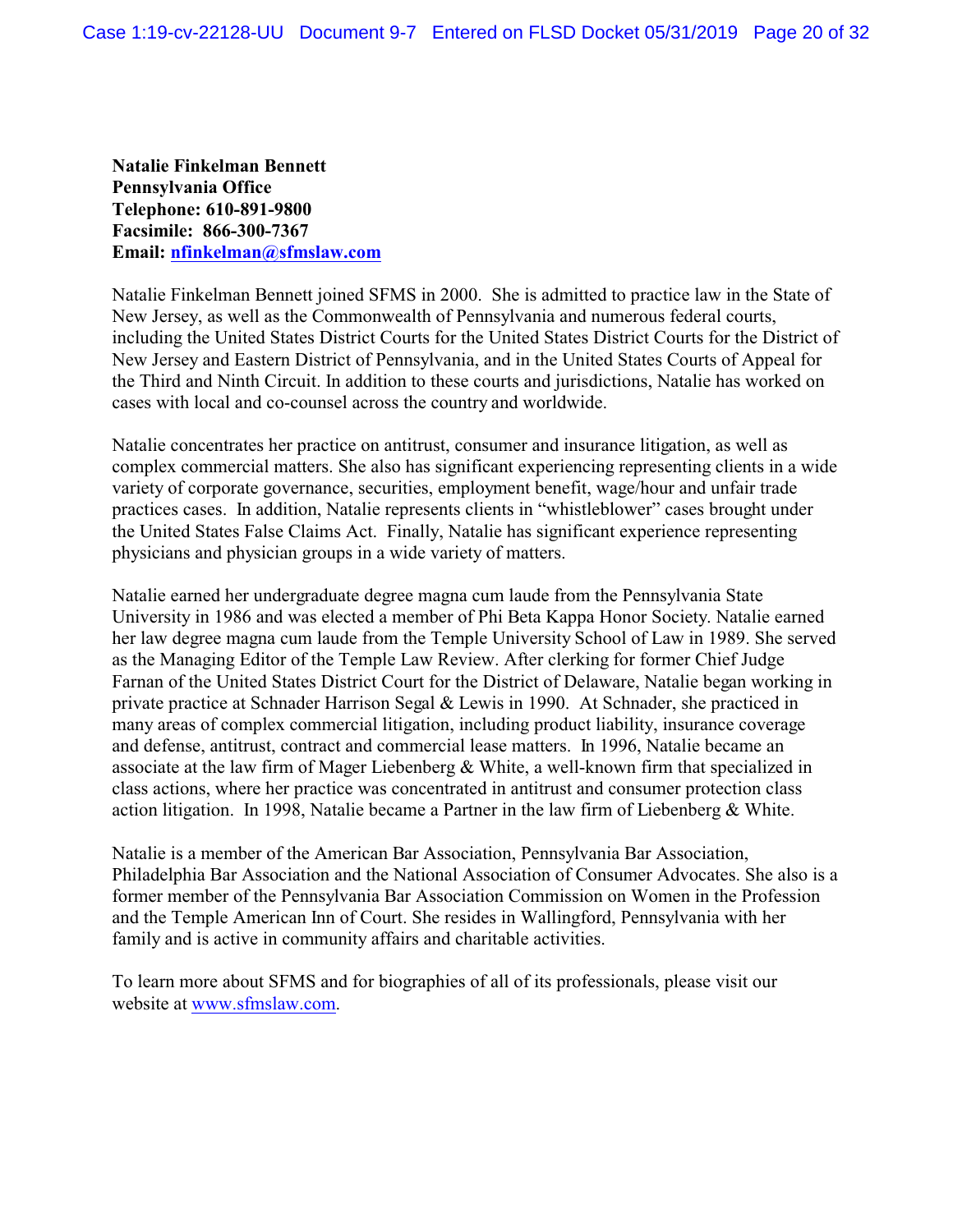**James E. Miller Connecticut Office Telephone: 860-526-1100 Facsimile: 866-300-7367 Email: [jmiller@sfmslaw.com](mailto:eyoung@sfmslaw.com)**

James E. Miller joined SFMS in 2002. He is admitted to practice law in the States of California, Connecticut and New Jersey, as well as the Commonwealth of Pennsylvania and numerous federal courts, including the United States District Courts for the Southern District of California, District of Connecticut, Eastern District of Pennsylvania, District of New Jersey, Eastern District of Wisconsin, the United States Court of Appeals for the Third Circuit and Ninth Circuit and the United States Supreme Court. In addition to these courts and jurisdictions, Jim has worked on cases with local and co-counsel nationwide and internationally.

Jim concentrates his practice on whistleblower and securities and corporate governance litigation, as well as significant employment, ERISA, employment benefits, defamation and wage/hour cases. He also has significant experience representing clients in a wide variety of consumer and antitrust class actions and other complex commercial litigation, as well as unsuitable trading, churning and trade disputes in FINRA arbitrations/mediations and before international tribunals. Finally, having begun his career working for the labor movement after majoring in Industrial and Labor Relations at Cornell, Jim serves as labor counsel for certain select clients of the Firm.

Jim earned his undergraduate degree from Cornell University (B.S. 1988) and his law degree from the University of Pennsylvania School of Law (J.D. 1991). While at Penn Law School, he was awarded the Edwin R. Keedy Cup and was Editor of the Comparative Labor Law Journal. Following graduation, he served as Law Clerk to the Honorable Daniel H. Huyett, 3rd, United States District Judge for the Eastern District of Pennsylvania.

Jim began his law practice in 1992 in Philadelphia, Pennsylvania, where his practice concentrated on labor and employment litigation, as well as other complex commercial litigation. In 2000, he relocated with his family to Connecticut where he served in a lead role in several consumer and securities class actions, while also representing both institutional and individual investors in major unsuitable trading and churning cases. In 2002, Jim joined the Firm to open its office in Connecticut. Jim is a member of the National Association of Securities and Consumer Attorneys, National Employment Lawyers Association, the American Bar Association, the Connecticut Bar Association, the New Jersey Bar Association and the Pennsylvania Bar Association. He resides with his family in Chester, Connecticut, where he holds elected office, and is active in community, political and charitable activities.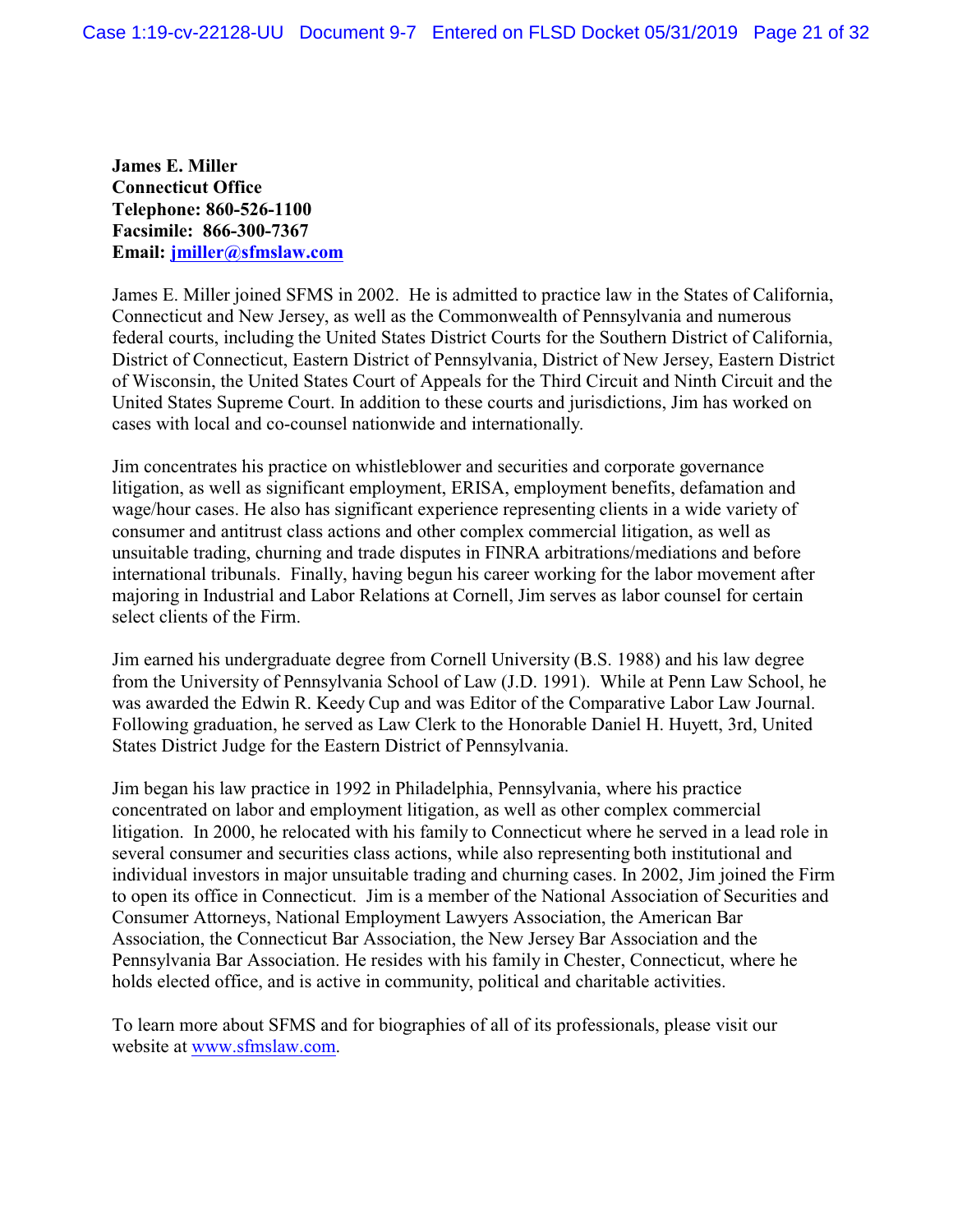**James C. Shah Pennsylvania Office Telephone: 610-891-9800 Facsimile: 866-300-7367 Email: [jshah@sfmslaw.com](mailto:tsegal@sfmslaw.com)**

James C. Shah joined SFMS in 2000. He is admitted to practice law in the States of California, New Jersey, New York, Wisconsin, as well as the Commonwealth of Pennsylvania and numerous federal courts, including the United States District Courts for the Southern District of California, Eastern District of Pennsylvania, District of New Jersey, Eastern District of Wisconsin and the United States Court of Appeals for the Ninth Circuit. In addition to these courts and jurisdictions, Jim has worked on cases with local and co-counsel nationwide and internationally.

Jim concentrates his practice on antitrust, consumer and insurance litigation, as well as complex commercial and employment matters. He also has significant experiencing representing clients in a wide variety of corporate governance, securities, construction defect, employment and wage/hour cases. Finally, Jim has represented clients in a number of FINRA arbitrations and other proceedings, as well as in a variety of United States and international arbitral and other alternative dispute resolution forums.

Jim earned his undergraduate degree in Political Science from the University of Oregon and his law degree from Temple University School of Law. Jim was a member of Temple's nationally acclaimed Trial Team and also participated on Moot Court. Before joining the Firm, Jim practiced as a litigator in Philadelphia with Pelino & Lentz, P.C., where he concentrated his practice on employment and labor law, securities disputes and general commercial litigation. In 2000, Jim joined forces with Scott Shepherd at which time the Firm was created and, since that time, has been involved in all aspects of the Firm's practice.

Jim is a member of the New Jersey and Pennsylvania Bar Associations, as well as the American Association for Justice, the National Association of Securities and Consumer Attorneys. He resides with his family in Collingswood, New Jersey and is active in community, political and charitable activities.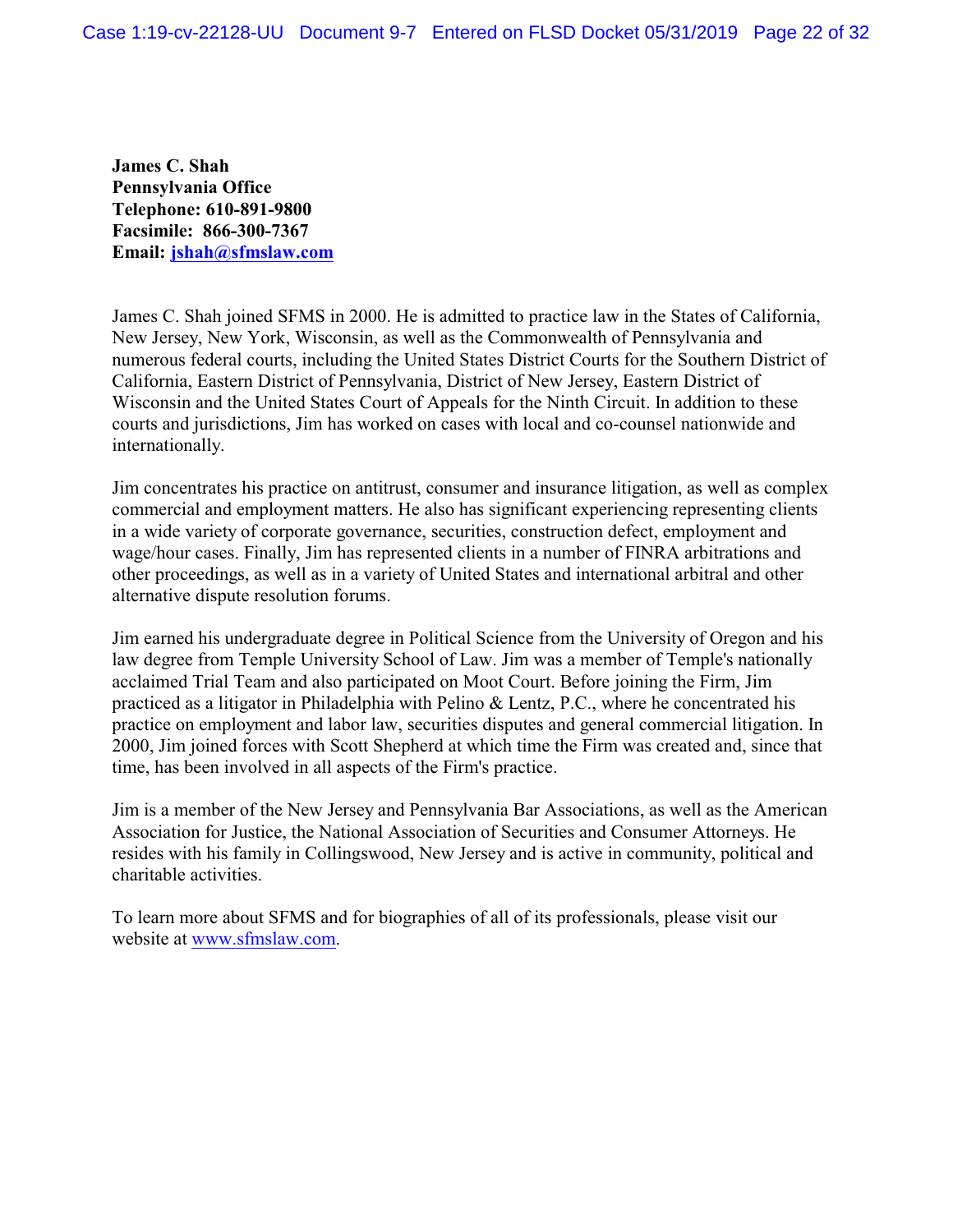**Nathan C. Zipperian Florida Office Telephone:954-515-0123 Facsimile: 866-300-7367 Email: [nzipperian@sfmslaw.com](mailto:nzipperian@sfmslaw.com)**

Nathan C. Zipperian joined SFMS in 2005. He is admitted to practice law in the States of Arizona, Florida, New Jersey and Oregon, as well as in the Commonwealth of Pennsylvania and numerous federal courts, including the United States District Courts for the Southern and Middle Districts of Florida, the District of Arizona and the United States Court of Appeal for the Second Circuit. In addition to these courts and jurisdictions, Nathan has worked on cases with local and co-counsel throughout the country and worldwide.

Nathan concentrates his practice on antitrust, consumer and insurance litigation, as well as complex commercial and employment matters. He also has significant experiencing representing clients in a wide variety of corporate governance, securities, construction defect, employment and wage/hour cases. Finally, Nathan has represented clients in a variety of personal injury and medical malpractice litigation.

Nathan earned his undergraduate degree in Political Science from the University of Oregon and his law degree from the Temple University School of Law. While at Temple, Nathan was an Editor of the Environmental Law and Technology Journal. Before joining Shepherd, Finkelman, Miller & Shah, LLP, Nathan was a litigator in Oregon at Bailey Pinney and Associates, where his practice focused on employee rights, and in Arizona with Martin Hart & Fullerton, where he litigated a wide variety of cases including personal injury, medical malpractice and product liability cases.

Nathan is a member of the American Bar Association, Oregon Bar Association, and Arizona Bar Association. He resides with his family in Weston, Florida and is active in the South Florida community.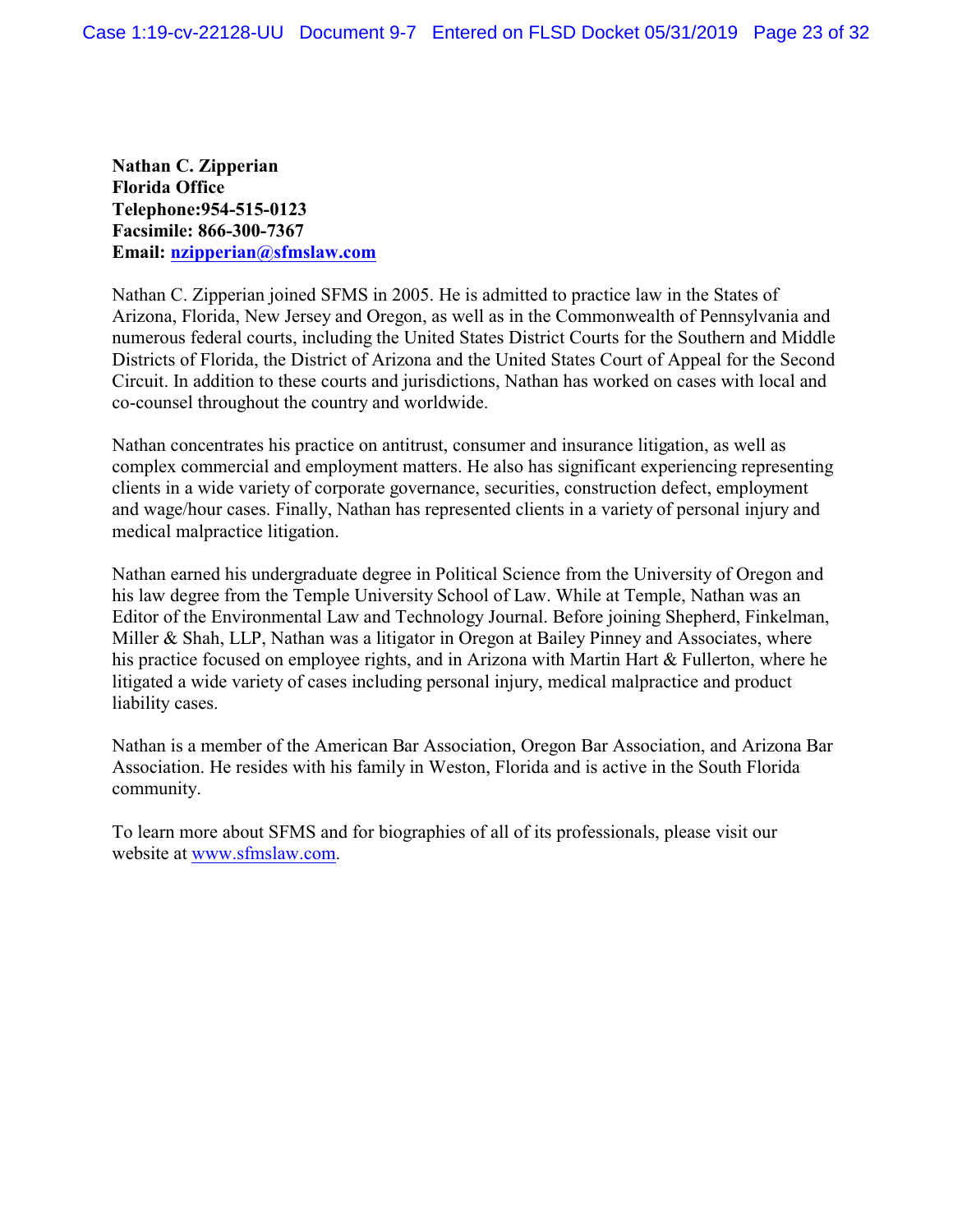**Laurie Rubinow Connecticut Office Telephone: 860-526-1100 Facsimile: 866-300-7367 Email: [lrubinow@sfmslaw.com](mailto:eyoung@sfmslaw.com)**

Laurie Rubinow joined SFMS in 2005. She is admitted to practice law in the State of Connecticut, as well as the Commonwealth of Pennsylvania and numerous federal courts, including the United States District Courts for District of Connecticut and the United States Court of Appeals for the First Circuit. In addition to these courts and jurisdictions, Laurie has worked on cases with local and co-counsel nationwide and internationally.

Laurie focuses her practice on representing the Firm's clients in whistleblower cases, as well as antitrust, consumer, complex commercial and insurance litigation. Laurie also has significant experience handling employment, intellectual property and real estate matters. Finally, Laurie is active in the Firm's pro bono work and has represented a number of pro bono clients in federal and state matters.

Laurie earned her undergraduate degree from the University of California at Berkeley, where she was Phi Beta Kappa, graduated summa cum laude, and earned her law degree from Temple University School of Law. She also completed certain of her undergraduate studies at McGill University and, while at Temple Law School, she served as a legal intern with the United States Attorney's Office, the Public Defender's Office, the Pennsylvania Attorney General's Office and for United States Magistrate Judge Powers. In addition, Laurie has received a Certificate in Negotiation, Mediation and Conflict Resolution from the Seton Hall University School of Law. Laurie has a diverse legal background, having worked in private practice as an Associate at a law firm and as a solo practitioner for approximately five years before beginning a career as an in-house attorney at a nationally recognized insurance company, where she worked for approximately eleven years, rising to the position of National Manager. In that position, she was responsible for the management of five regional field offices responsible for defending complex insurance related litigation, including toxic tort and environmental actions. She also has served as an Adjunct Professor in the Department of Sociology at Central Connecticut State University. Laurie joined the Firm's Connecticut office in 2005, where she represents clients in a variety of antitrust, consumer, securities and insurance litigation. Laurie also was actively involved in the Firm's representation of the State of Connecticut in complex litigation against six different pharmaceutical manufacturers.

Laurie is a member of the Chester Bar Association and the Connecticut Bar Association. She resides in Chester, Connecticut with her family and is active in community affairs. Laurie also holds an elected office as a member of the local school board.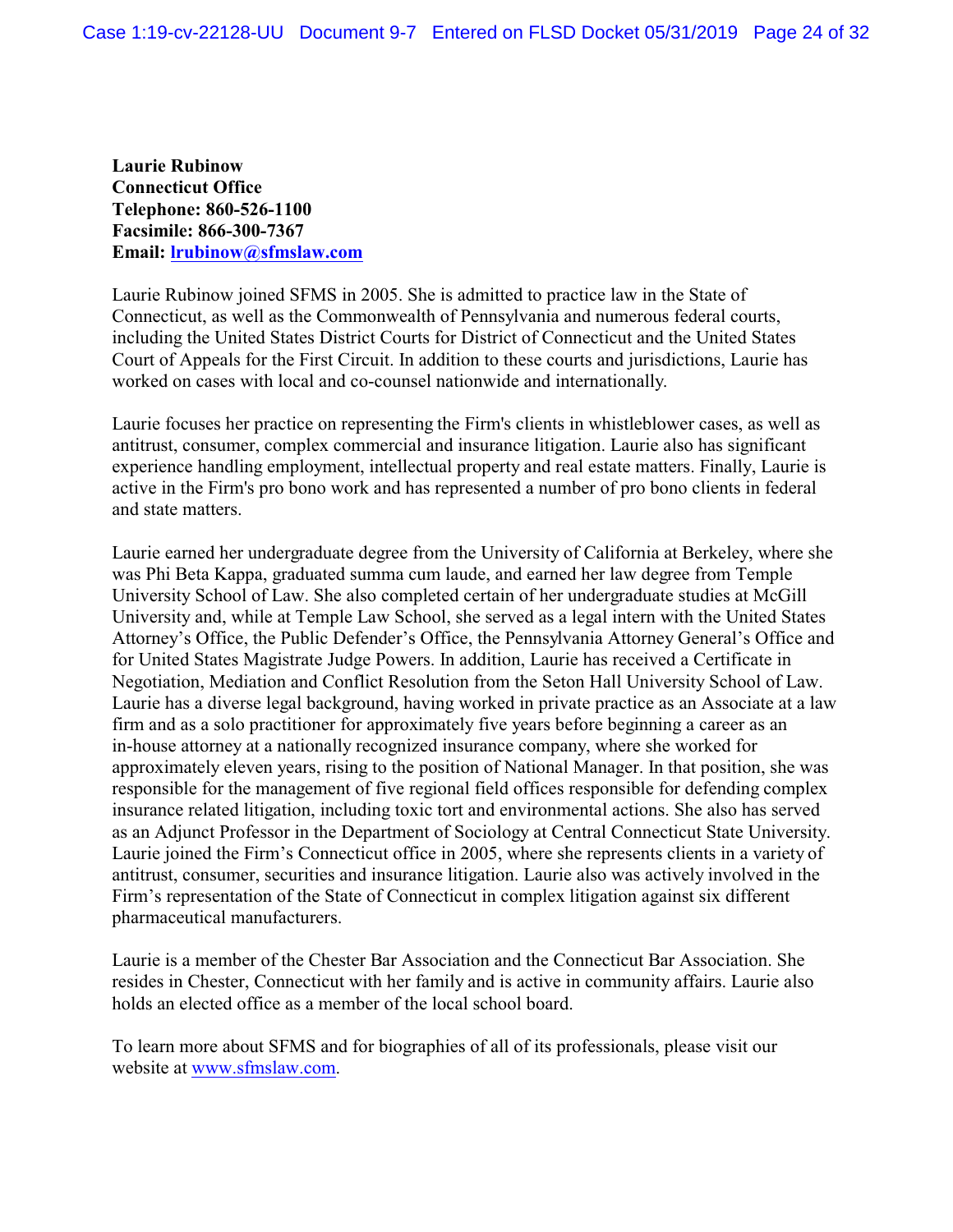**Jayne A. Goldstein Florida Office Telephone: 954-515-0123 Facsimile: 866-300-7367 Email: [jgoldstein@sfmslaw.com](mailto:jgoldstein@sfmslaw.com)**

Jayne Arnold Goldstein joined SFMS in January 2017 in the firm's Ft. Lauderdale, Florida office. She brings to SFMS her expertise in representing individuals, businesses, institutional investors and labor organizations in a variety of complex commercial litigation, including violations of federal and state antitrust and securities laws and unfair and deceptive trade practices. Jayne was lead counsel in *In re Sara Lee Securities Litigation*, and has played a principal role in numerous other securities class actions that resulted in recoveries of over \$100 million.

Jayne began her legal career, in 1986, with a wide-ranging general practice firm in Philadelphia. In 2000, she was a founding shareholder of Mager & White, P.C. and opened its Florida office, where she concentrated her practice on securities, consumer and antitrust litigation. In 2002, the firm became Mager White & Goldstein, LLP. In 2005, Jayne was a founding partner of Mager & Goldstein LLP. Most recently, she was a partner at Pomerantz LLP.

Jayne, a registered nurse, received her law degree from Temple University School of Law in 1986 and her Bachelor of Science (highest honors) from Philadelphia College of Textiles and Science.

Jayne is a member the Florida Public Pension Trustees Association and the Illinois Public Pension Fund Association. Since 2010, Jayne served as co-chair of P.L.I.'s Class Action Litigation Strategies Annual Conference held in New York. In January 2017 Jayne will chair P.L.I.'s new program Women Lawyers in Leadership, a program she developed. Jayne has been a frequent speaker at Public Pension Fund Conferences having recently appeared on Panels at the Florida Public Pension Trustees' Association and Illinois Public Pension Fund Association.

Jayne is admitted to practice law in the Supreme Court of the United States, the State of Florida, as well as in the Commonwealth of Pennsylvania, State of Illinois and numerous federal courts, including the United States District Courts for the Southern, Northern and Middle Districts of Florida, the Eastern District of Pennsylvania, the Northern District of Illinois, the United States Courts of Appeal for the First, Second, Third and Eleventh Circuits. In addition to these courts and jurisdictions, Jayne has worked on cases with local and co-counsel throughout the country and worldwide.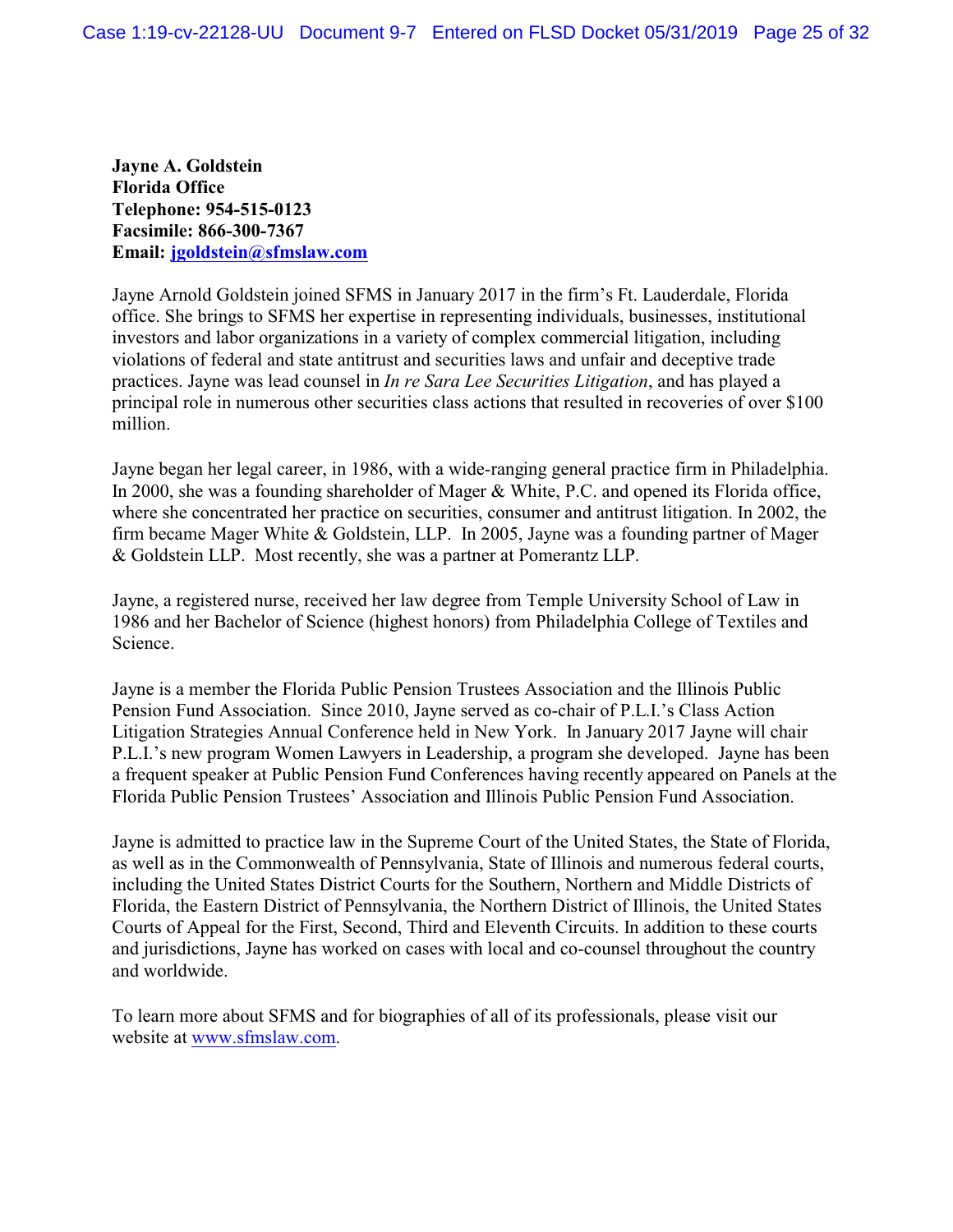**Ronald S. Kravitz California Office - San Francisco Telephone: 415-429-5272 Facsimile: 866-300-7367 Email: [rkravitz@sfmslaw.com](mailto:rkravitz@sfmslaw.com)**

Ronald S. Kravitz joined SFMS in 2014. He is admitted to practice law in the States of California and Texas and the Commonwealth of Pennsylvania and numerous federal courts, including the United States District Courts for all Districts of California, the Middle District of Florida, the Northern District of Illinois, the Eastern District of Michigan, the Northern District of Ohio, Eastern District of Pennsylvania, the Northern and Southern Districts of Texas, the United States Court of Appeals for the Fourth Circuit, Fifth Circuit, Ninth Circuit and Eleventh Circuit and the United States Supreme Court. In addition to these courts and jurisdictions, Ron has worked on cases with local and co-counsel nationwide and internationally. Ron began his legal career as an Attorney Advisor for the U.S. Department of Justice.

With more than 25 years of experience as legal counsel in complex business litigation matters, his practice has been focused primarily on ERISA, employment, intellectual property, and securities-related matters since 1992. He has represented numerous fiduciaries, third-party plan administrators, broker-dealers, and registered representatives in connection with plan administration and investment matters. Ron has served as lead or co-lead class counsel in numerous ERISA class actions throughout the country.

Ron is a past Chairman of the Integrated Advisory Group (IAG), current co-chair of IAG's Litigation Specialist Group, a regional board member of the Anti-Defamation League and the co-chair of the ABA Employee Benefits Committee Fiduciary sub-committee. In addition, Ron is a Lifetime Fellow of the American Bar Foundation and is active in the University of San Francisco Inn of Court.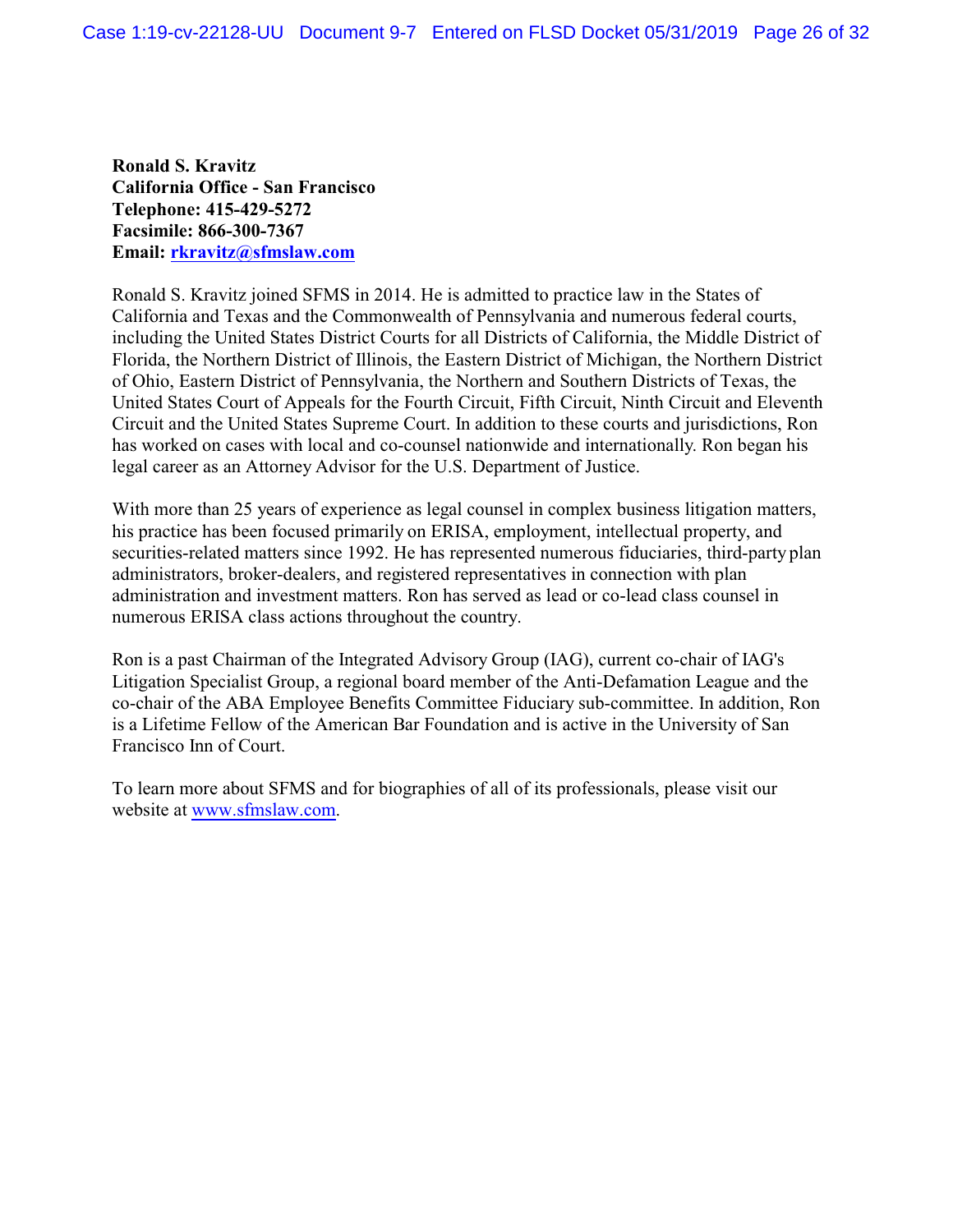**Kolin C. Tang California Office - Newport Beach Telephone: 323-510-4060 Facsimile: 866-300-7367 Email: [ktang@sfmslaw.com](mailto:ktang@sfmslaw.com)**

Kolin C. Tang joined SFMS is 2009. He is admitted to practice law in the State of California with his admission pending in the State of New York.

At SFMS, Kolin concentrates his work on securities and commercial litigation throughout the United States. Kolin plays a key role on the SFMS Tracker<sup>SM</sup> team, a group within the Firm that is dedicated to working with attorneys, computer programmers, investment analysts and other staff members to ensure that clients' investment portfolios are appropriately monitored to identify losses arising from corporate fraud and other misconduct, as well as to recommend the level of participation a given situation requires and recover funds obtained on clients' behalf through appropriate action. In addition to his work in securities and commercial litigation, Kolin also performs significant work in the Firm's growing whistleblower practice, on both cases arising in the United States and overseas.

Kolin received his undergraduate degree in Economics and History with honors from the University of California at Berkeley, and earned his law degree from The George Washington University Law School in 2011, where he was a member of The George Washington International Law Review. As a summer associate with SFMS in 2009 and 2010, Kolin worked on antitrust, consumer fraud, and securities cases. He has also worked as a legal intern at the Federal Trade Commission, where he was involved with antitrust and consumer protection issues. Currently, Kolin's practice is focused on representing clients in securities, complex litigation and whistleblower matters.

Kolin is a member of the American Bar Association and currently resides in New York City.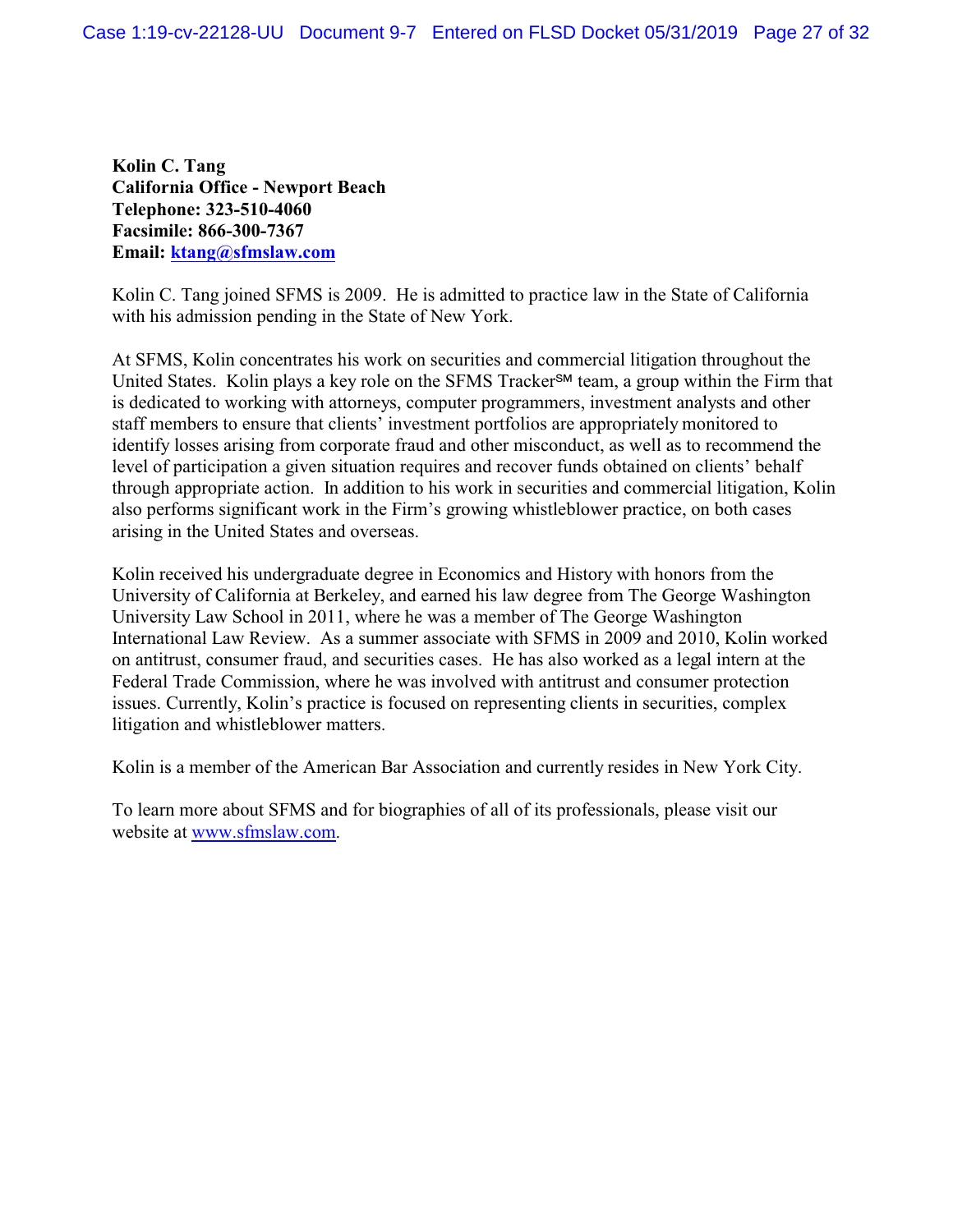**Bruce D. Parke Pennsylvania Office Telephone: 610-891-9800 Facsimile: 866-300-7367 Email: [bparke@sfmslaw.com](mailto:nfinkelman@sfmslaw.com)**

Bruce D. Parke joined SFMS in 2008. Bruce is admitted to practice law in Pennsylvania as well as the United States District Court for the Eastern District of Pennsylvania.

Bruce represents clients in complex commercial litigation, including: securities, antitrust, and consumer protection. In addition, he has experience representing clients in employment and ERISA cases. Bruce has participated in some historic class action recoveries including: In re AOL Time Warner, Inc. Securities Litigation (\$2.65 billion), In re McKesson Securities Litigation (\$1.04 billion), In re Broadcom Corporation Securities Litigation (\$150 million), In re Motorola Securities Litigation (\$190 million), In re Raytheon Securities Litigation (\$460 million), and In re Automotive Refinishing Paint Antitrust Litigation (\$105 million).

Bruce earned his undergraduate degree in Administration of Justice from the Pennsylvania State University and his law degree from the Dickinson School of Law of the Pennsylvania State University (J.D. 2002). Prior to joining the firm he was an associate for the law firms of Mager White & Goldstein LLP and Mager & Goldstein LLP where he practiced securities, antitrust, and consumer protection litigation.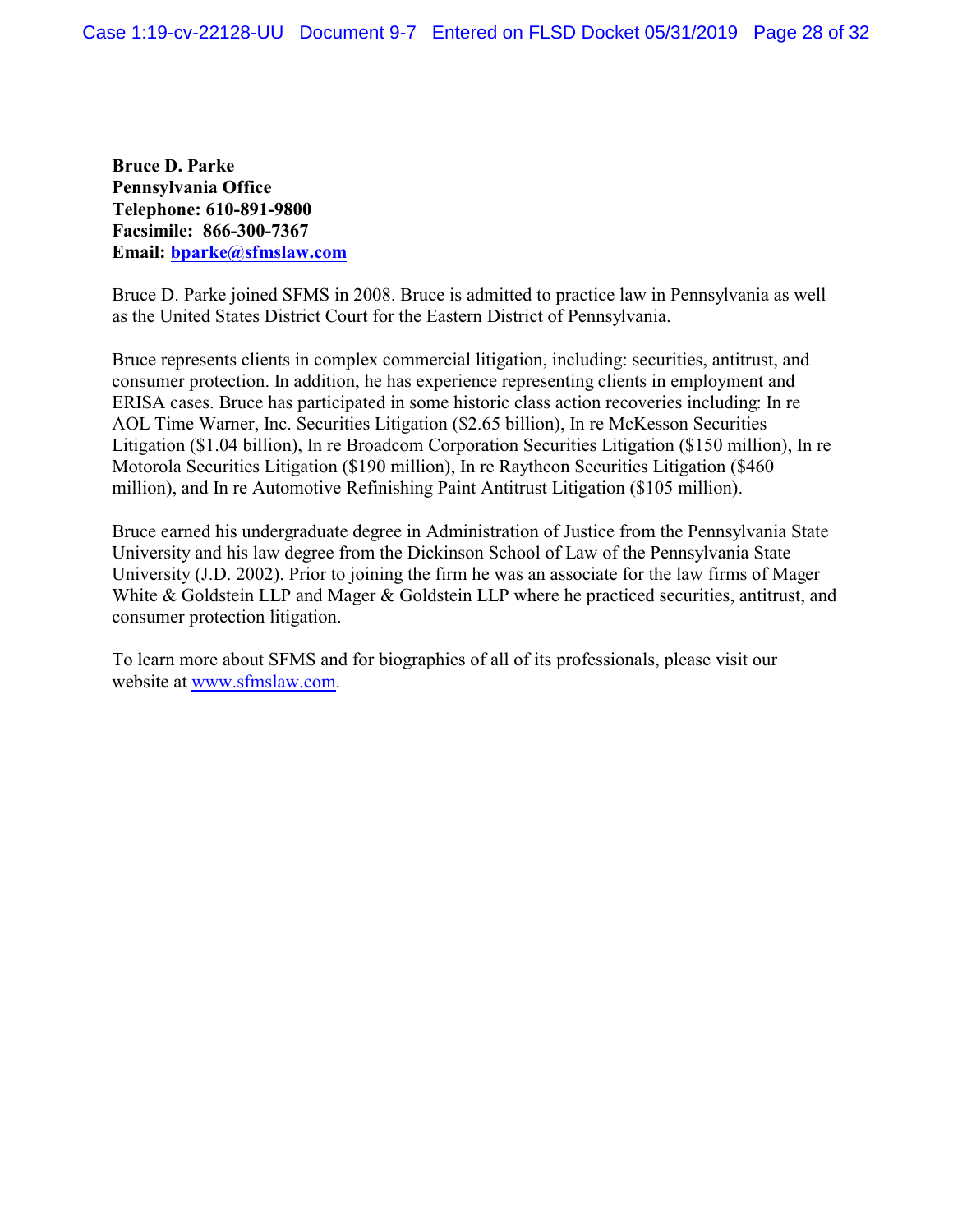**Chiharu Sekino California Office - San Diego Telephone: 619-235-2416 Facsimile: 866-300-7367 Email: [csekino@sfmslaw.com](mailto:csekino@sfmslaw.com)**

Chiharu Sekino joined SFMS in 2008. She is admitted to practice law in the State of California. At SFMS, she concentrates her work on securities litigation throughout the country and other matters pending in California courts. Chiharu plays a key role on the SFMS Tracker<sup>SM</sup> team, a group within the Firm that is dedicated to working with attorneys, computer programmers, investment analysts and other staff members to ensure that clients' investment portfolios are appropriately monitored to identify losses arising from corporate fraud and other misconduct, as well as to recommend the level of participation a given situation requires and recover funds obtained on clients' behalf through appropriate action. Her work as an Associate focuses primarily on securities litigation, class action cases and other litigation. Chiharu also handles all aspects of discovery, including in conducting surveys, and assists in preparing and filing pleadings. Finally, Chiharu is involved in a variety of whistleblower cases around the world.

Chiharu earned her Bachelor of Arts degree from the University of California at San Diego, where she double-majored in Political Science and Japanese Studies. She also is a graduate of Independence High School (San Jose, CA) and received a Diploma from the Grossman Academy, where she pursued special studies in Japanese to English translations. Chiharu is Bilingual (Japanese/English), resides in San Diego and is active in community affairs. She tutors elementary school children and also is a volunteer for CASA (the Court Appointed Special Advocate Program), an organization that advocates for children who have been abused and/or neglected and are under the protection of the court system.

While working for the Firm, she concurrently received her law degree from California Western School of Law, graduating cum laude, and a Masters in Social Work from San Diego State University in 2015. She was a member of The California Western Law Review and served as a Law Clerk for the San Diego Public Defender's Office, Juvenile Division and San Diego Volunteer Lawyer Program. She also provided individual counseling to students as a social work intern at Monroe Clark Middle School.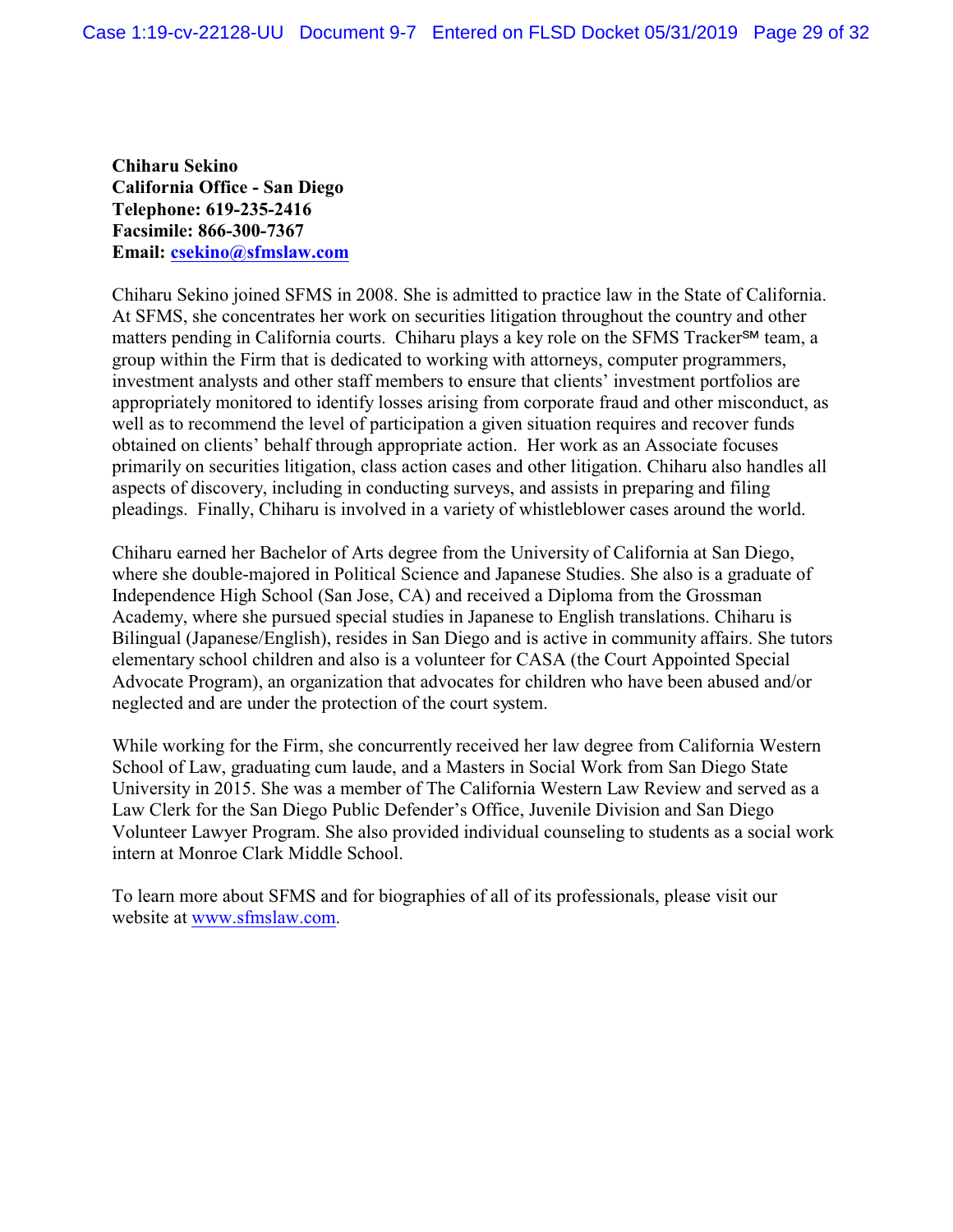**Jaclyn Reinhart California Office - San Diego Telephone: 619-235-2416 Facsimile: 866-300-7367 Email:** [jreinhart@sfmslaw.com](mailto:jreinhart@sfmslaw.com)

Jaclyn Reinhart joined SFMS in 2016 as a summer associate. She began working for the firm full-time in September 2017, after graduating cum laude from Boston University School of Law in May 2017. She is admitted to practice law in the State of California. At BU Law, Jaclyn was an Articles Editor for the Boston University Law Review and a Student Director of the Stone Moot Court Competition. She works primarily on class actions, including consumer class actions and wage and hour disputes, as well as qui tam suits.

Jaclyn earned her Bachelor of Arts degree from the University of Rochester in 2014, where she majored in Political Science and minored in American Sign Language. Jaclyn is from Buffalo, NY originally, but currently resides in San Diego where she is an active member in the legal community.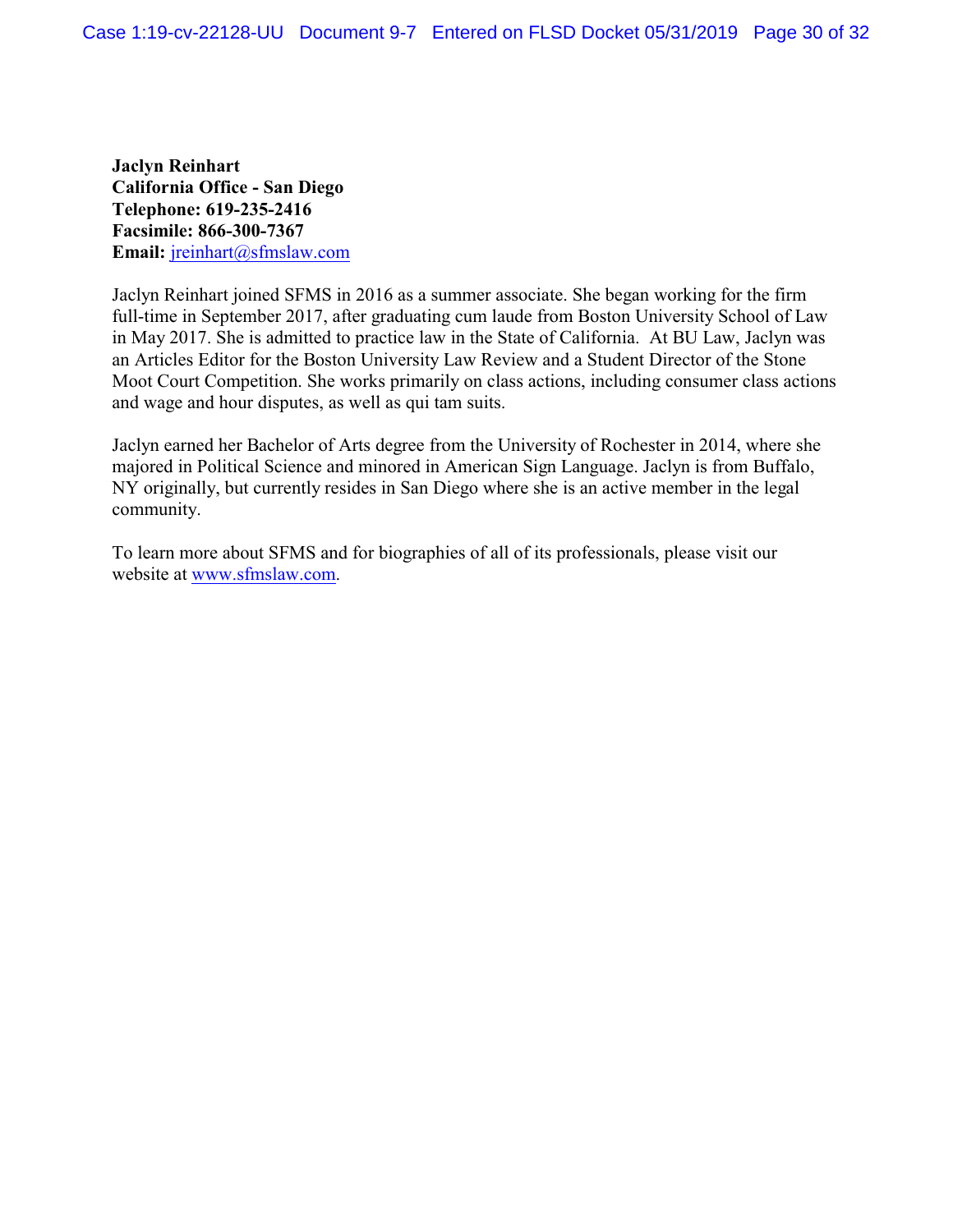**Michael Ols Pennsylvania Office Telephone: 610-891-9800 Facsimile: 866-300-7367 Email:** [mols@sfmslaw.com](mailto:mols@sfmslaw.com)

Michael began working as an attorney for the firm in August 2018 and is admitted to practice law in the Commonwealth of Pennsylvania. After earning his Bachelor of Science from Cornell University in 2014, where he majored in Industrial and Labor Relations, Michael graduated magna cum laude from the University of Notre Dame Law School in May 2018. At Notre Dame, Michael was Executive Editor of the Journal of Law, Ethics, and Public Policy and served as a Judicial Extern to Federal Magistrate Judge Michael G. Gotsch in the Northern District of Indiana.

Michael currently works on various litigation matters including qui tam suits, consumer litigation, and employment-related matters including ERISA and wage/hour issues.